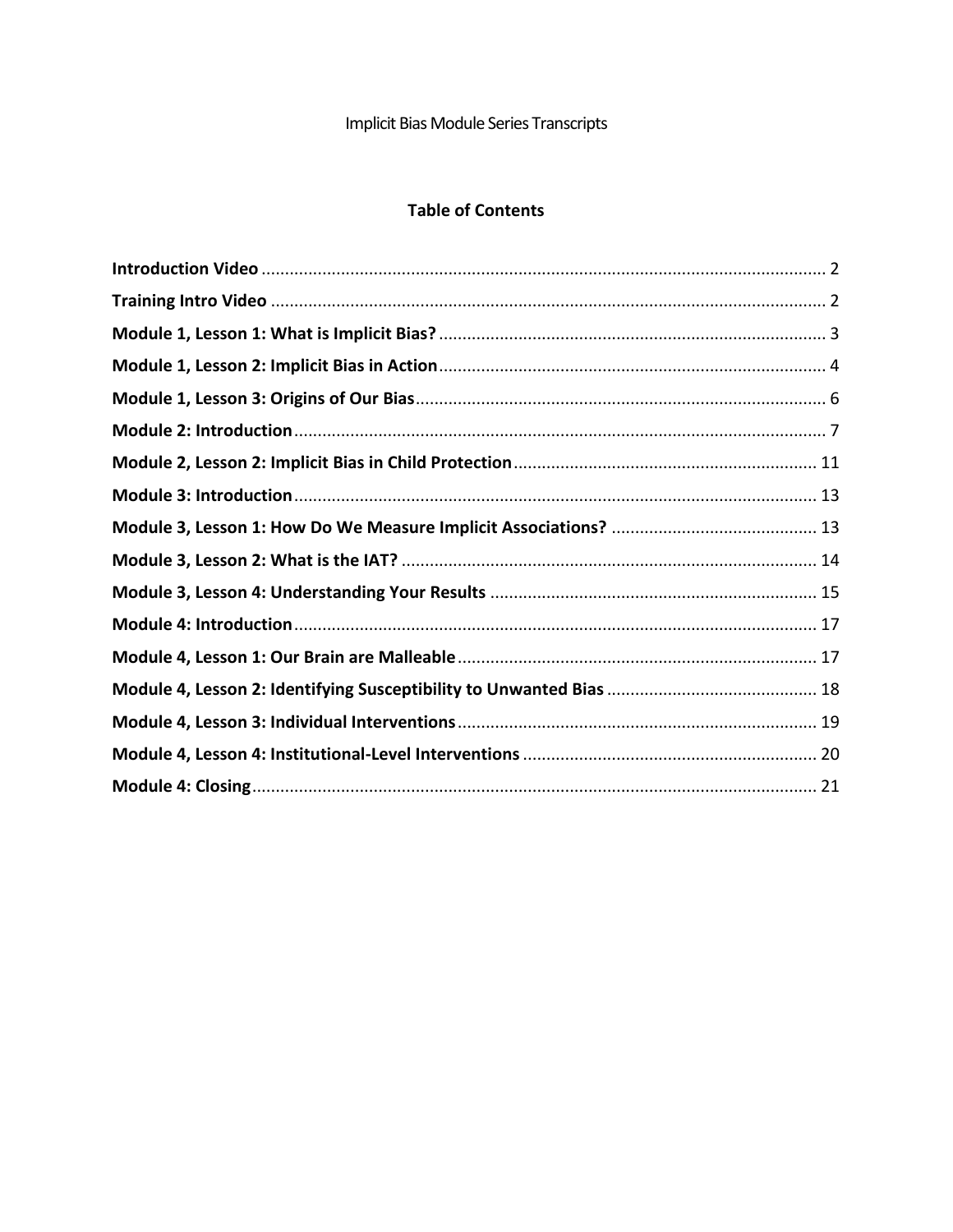### <span id="page-1-0"></span>**Introduction Video**

Kristen: Hi. My name is Kristen Weber, and I'm the Director of Equity, Inclusion, and Justice at CSSP, the Center for the Study of Social Policy.

Leonard: I'm Leonard Burton, a Senior Fellow at the Center for the Study of Social Policy.

Kristen: CSSP is a national non-profit organization working to achieve a racially, economically, and socially just society in which all children, youth, and families thrive.

Leonard: CSSP is pleased to collaborate with the Kirwan Institute for the Study of Race and Ethnicity, Child Protection Agency leadership, management, and staff from numerous jurisdictions to bring you this e-learning opportunity as well as a one-day interactive in-person workshop on understanding and mitigating implicit racial bias.

Kristen: We appreciate that you are participating in steps to achieve equity by increasing your awareness of implicit racial bias and how it can lead to disparate outcomes for children and families.

Leonard: We also appreciate your commitment to improve the lives of children, youth, and their families. Thank you again for joining us.

### <span id="page-1-1"></span>**Training Intro Video**

Hi, my name is Kelly Capatosto, and I'm a senior research associate on the race and cognition team at the Kirwan Institute for the Study of Race & Ethnicity. At Kirwan we are committed to the creation of a just and inclusive society where all people and communities have the opportunity to succeed. Our commitment to this mission is why we work so hard to understand and overcome barriers that prevent access to opportunity in our society – such as implicit bias and the unequal distribution of public and private resources.

Our annual publication, The State of the Science, has highlighted implicit bias as a powerful cognitive mechanism that can derail even the best of our intentions. All of these reasons, and more, are why understanding what implicit bias is and how it operates is vital to creating just and inclusive communities.

This course will introduce you to insights about how our minds operate and help you understand the origins of implicit associations. You will also uncover some of your own biases and learn strategies for addressing them.

Each module is divided into a short series of lessons, many taking less than 10 minutes to complete. That way, even if you're pressed for time, you can complete the lessons and modules at your convenience.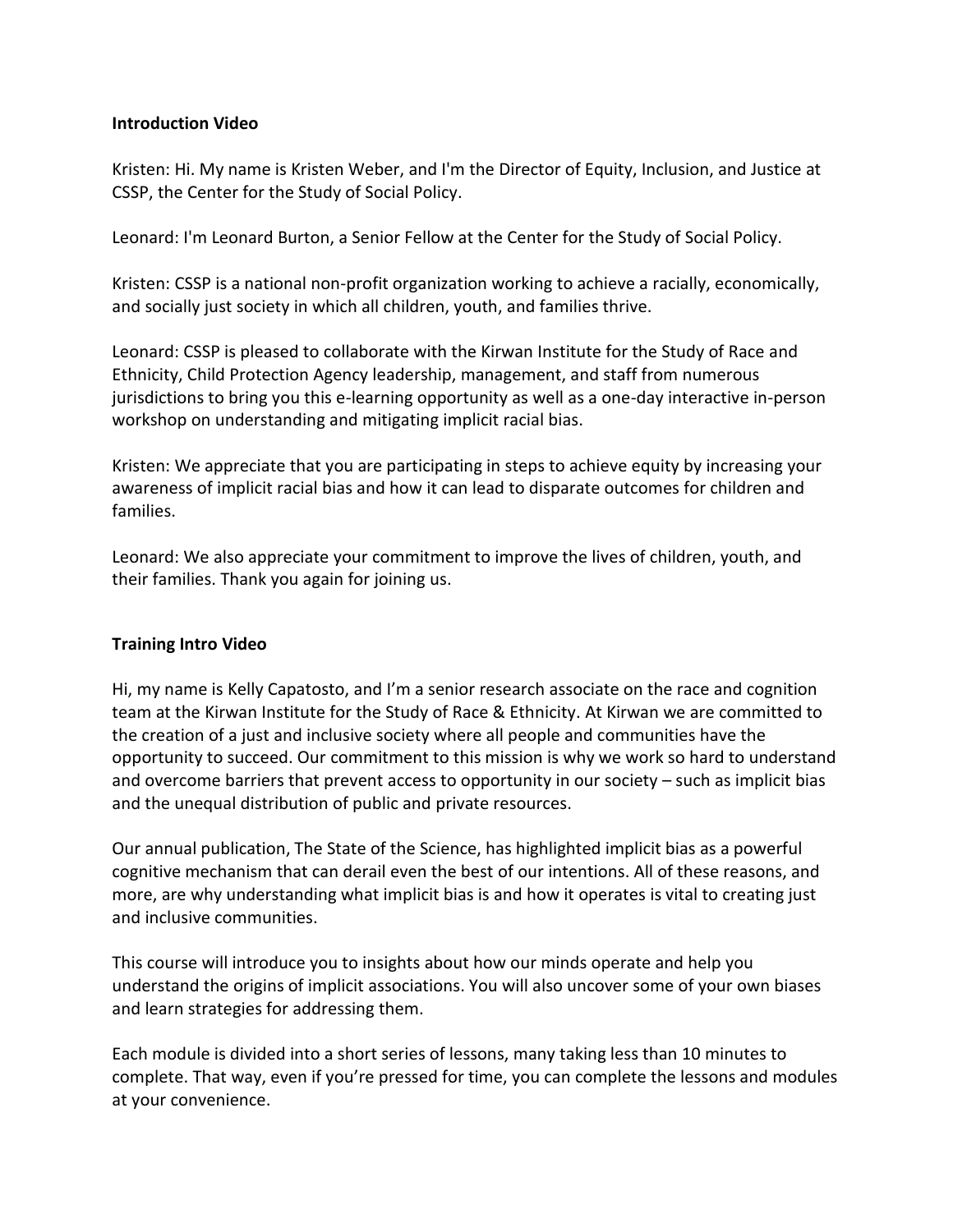We are delighted that you are starting this process to explore implicit bias and what its operation means for your decisions and actions. Thank you again for joining us.

### <span id="page-2-0"></span>**Module 1, Lesson 1: What is Implicit Bias?**

This first lesson will provide the foundational understanding of how we define implicit bias, and why it matters for our pursuit of diversity, inclusion, equity and justice. During this module, when we talk about implicit bias, we are referring to the attitudes or stereotypes that affect our understanding, actions, and decisions in an unconscious manner. Let's start to unpack that a little bit.

Although it's often used in a negative context, the word bias simply means an evaluation or belief. That means, it's possible to have a bias that is favorable or unfavorable. In other words you can have a bias toward an object, person, or concept that is positive or negative. Bias, in and of itself, is a neutral term.

For example, take these three colors: I could say that I am biased toward red, or biased against blue. Or maybe I'm neutral toward yellow. All of those statements could be true. And, most people would agree that my preferences for red over yellow or blue don't make me a bad person. They are simply my preferences, and I probably did nothing to consciously control these preferences myself.

So, when we say that our psychological processes are "implicit" or "unconscious," we are simply referring to something operating outside of our conscious awareness. Like "bias", the term "implicit" in and of itself isn't a good or bad thing; in fact, as you will learn later in this training, we rely on implicit processes to move efficiently throughout the world.

So by definition, implicit bias is nothing more than our evaluations or beliefs, whether positive or negative, that can exist without us even realizing it. So if it's true that our biases may be hidden to us, and they aren't necessarily bad, why are we talking about them?

Well, we're talking about them because we now know that it is possible for us to form implicit evaluations based on inaccurate information or stereotypes of people, objects, and ideas. There's also evidence that implicit biases can impact our decisions, perceptions, and behaviors. This makes it more difficult to for us to live up to our values of equity and fairness. That means that the actions and decisions resulting from our implicit biases can create real-world barriers to equity and opportunity; you'll learn more about what the research says about the effects of bias later on in these modules.

But these practical applications are why it's so important to learn about implicit bias, particularly those biases that don't align with your intentions, or explicit beliefs. To summarize,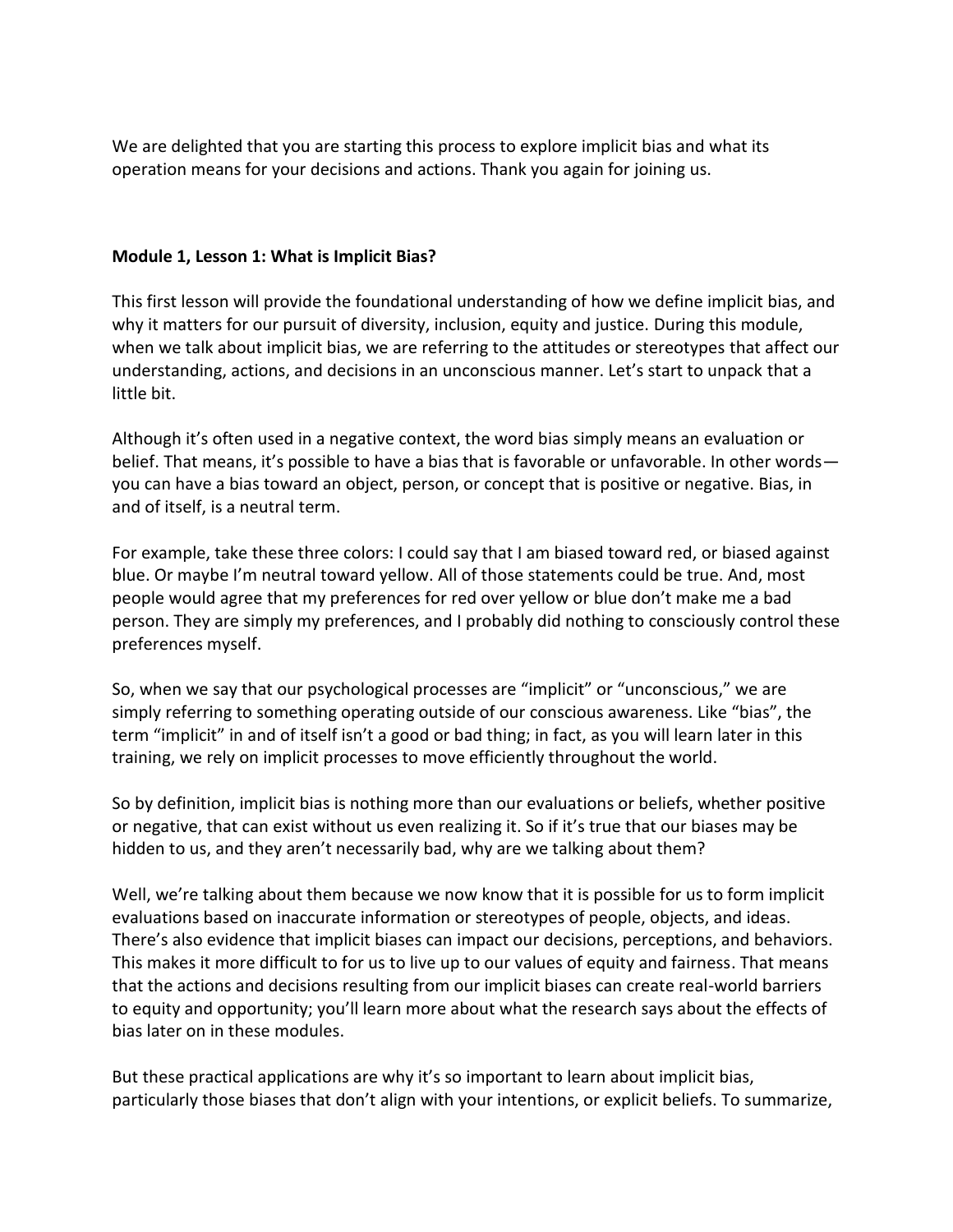implicit bias refers to attitudes or stereotypes we hold outside of our conscious awareness. Implicit bias does NOT refer to those beliefs we are aware of but that we conceal or suppress in an effort to appear non-biased.

The word attitude describes your evaluation of some concept like a person, place, thing, or idea. For instance, in the color example from earlier, I shared that I prefer red. Attitudes can be positive or negative. In this example, my evaluation of red is positive. Alternatively, my evaluation of blue is negative.

We use the word stereotype to refer to those beliefs that are mentally associated with a given category. For example, people often stereotype Asians as being good at math and men are associated with being in the workplace more often than women are. Even if we don't endorse these stereotypes they can unintentionally influences our mental processes.

At this point, you might be asking yourself, "why is the topic of implicit bias worth our consideration when there are so many other issues that can impact our pursuit of equity and fairness?" Implicit bias is just another tool we possess to understand how our conscious commitments to fairness and equity can be disrupted –even when people have the best intentions.

More importantly, considering Implicit bias doesn't take away from the importance of addressing explicit or direct instances of discrimination. In fact, the effects of implicit, explicit, and institutional bias are informed by and contribute to each other. Although the main focus of these modules will be on implicit bias, we will also incorporate information and resources related to institutional and overt forms of bias.

In the next modules, we will dive deeper into how implicit bias can show up in our daily life, and how we can work to counter it. Thank you for joining us.

## <span id="page-3-0"></span>**Module 1, Lesson 2: Implicit Bias in Action**

Hello everyone. I'm Joshua Bates and I am a social policy analyst at the Kirwan Institute. In the previous lesson, we defined implicit bias as those attitudes and stereotypes that affect our understanding, actions, and decisions in an unconscious manner. But what does it mean to have thoughts and associations that you're unaware of? What does that look and feel like? And why does it even matter? Let's try bringing implicit bias to life by doing some quick exercises. As you'll soon see, these exercises are very simple. The purpose is not whether or not you can complete them, but what they show us about how our brains work.

Let's start by playing a game of word association: Think or say aloud the word that should go in the blank: [visual: young \_\_\_\_\_, night \_\_\_\_\_\_\_, black \_\_\_\_\_\_\_ ]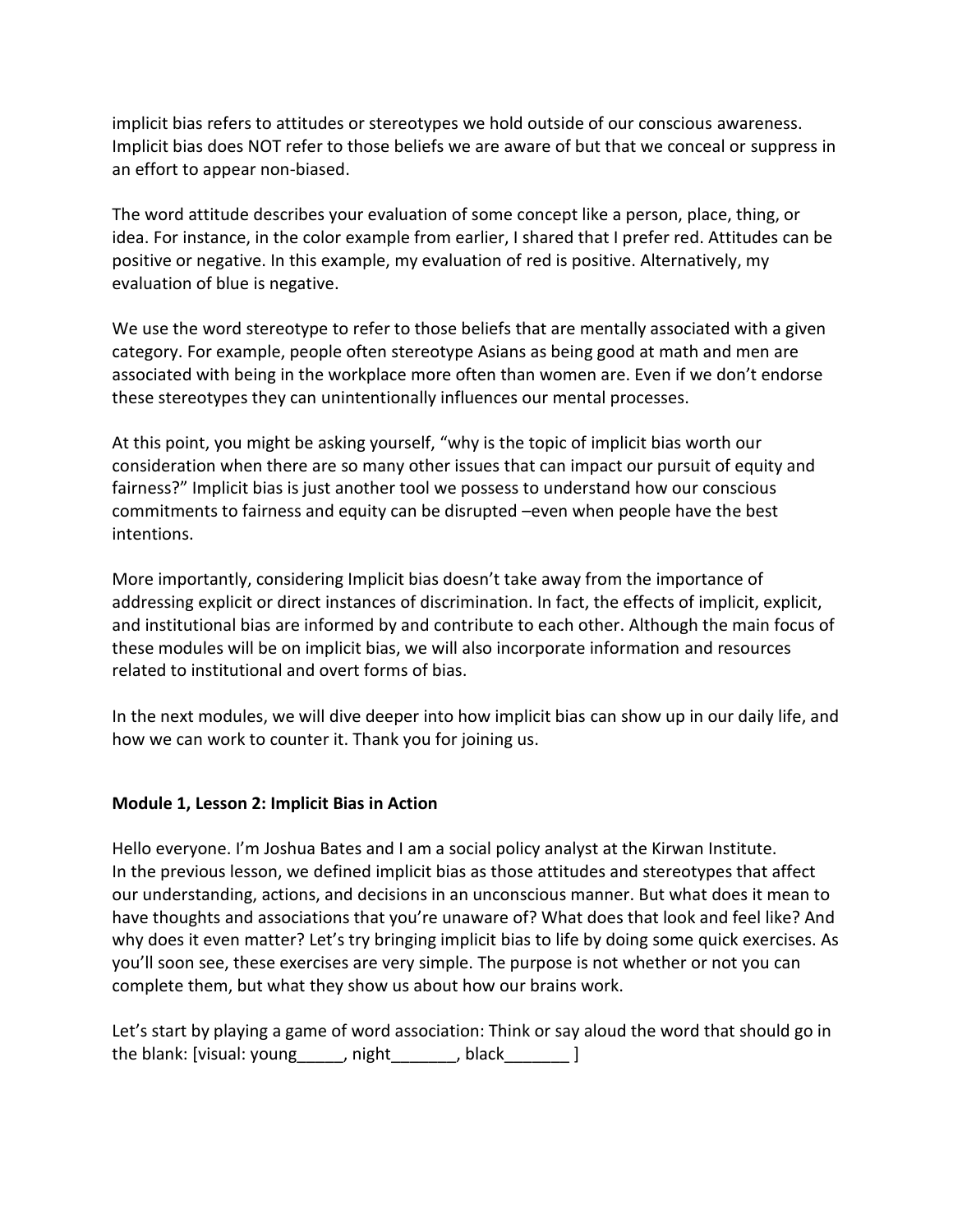Obviously there was nothing difficult about that exercise. Not only was it easy to fill in the blanks, you likely had a response ready long before you were prompted to fill it in. This is the power of our implicit cognition and our lightning fast associations! When faced with incomplete information we rely on associative memory to quickly fill in the gaps.

It's also important to know that most people have the same response. It is possible to have similar associations shared across various groups of people—we usually refer to these as "norms" or "stereotypes". For the next activity, please read the following paragraph out loud:

"If you can raed tihs praapragh, it's bcsecuae our mnids are vrey good at ptuting tgoehter peiecs of ifnroamtoin in a way taht is esay for us to make snese of.Our mnids do tihs atoumtaicllay, whituot our cosncoius cotnrol."

This was a horribly misspelled paragraph, yet you were able to read it without much difficulty at all! Even, if it took you a little longer to read, your unconscious cognition automatically made sense of the paragraph based on your ability to associate it with words you already know.

[See ABC/12, 13, 14 visual]

Most of us see ABC. Similarly, here we see 12, 13, and 14. Even though the middle figure in those images never changed, our brains are able to form different perceptions of the same image based only on the context surrounding. And this is done without our intention or control. What these three exercises demonstrate is the automatic, adaptive, and associative nature of our implicit processing. When faced with otherwise ambiguous or confusing content, our brains try to quickly make sense of it by relying on associations we've stored in our memory. Importantly, these stored associations don't have to be based on accurate and logical information. By just seeing concepts grouped together repeatedly, we can internalize associations that are skewed, distorted, and inaccurate.

Now, let's go through one final exercise that really speaks to the question of why implicit bias matters.

[See visual]

On the screen you will see a column of words. When prompted, please say aloud the COLOR of each word, not what the word says. Try not to read the words, just say what color it is. Ready? Here we go.

Great! Let's try it again with a similar set of words. Remember, just say the color of the word, don't read the word. Ready? Go.

This assessment – known as the Stroop Task – is a psychological task that looks at the dynamics of our automatic processing. For most folks, the first screen was simple. The color and the word themselves matched. Therefore the results of your implicit inclination to read the words aligned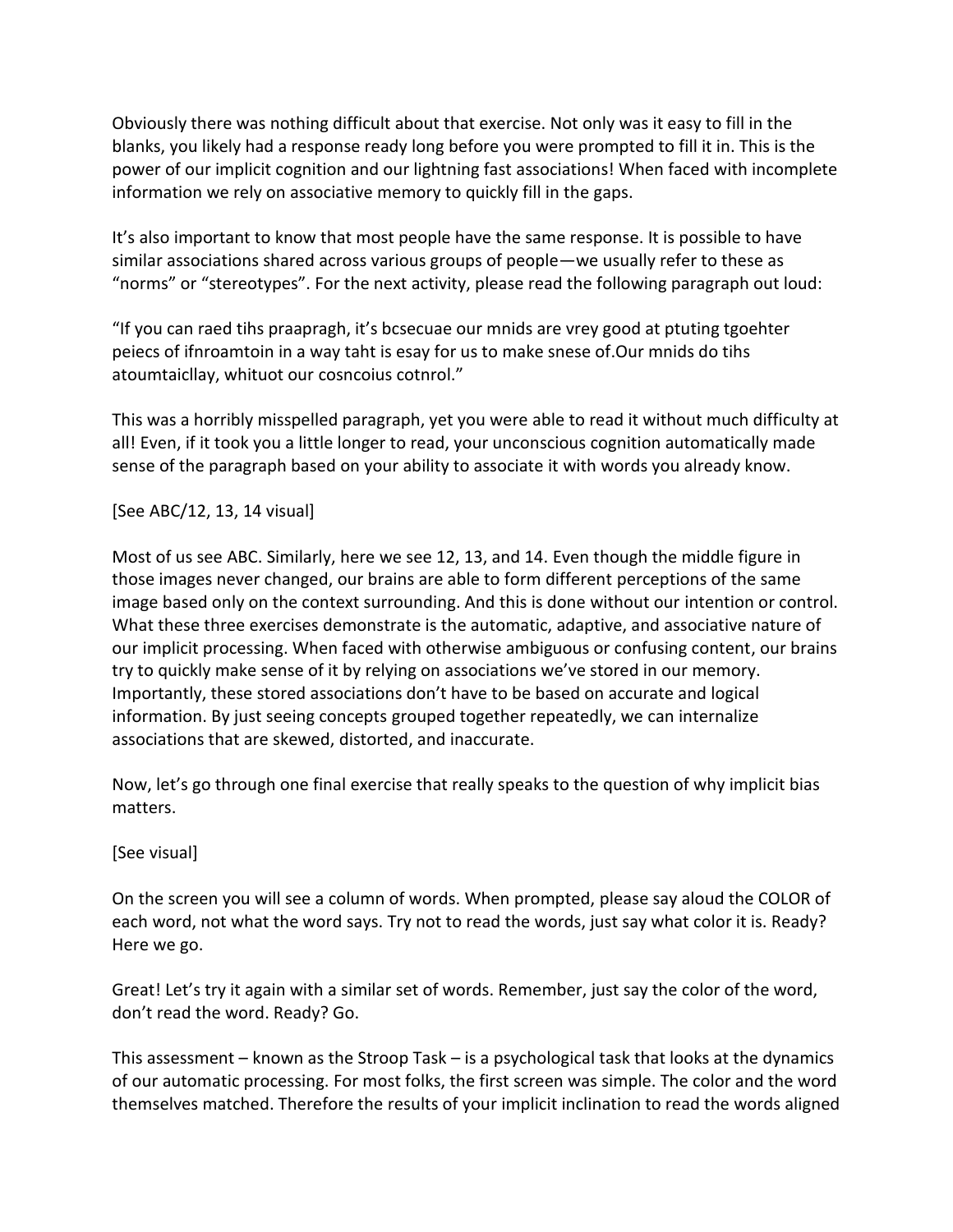with your explicit directions to say the color. On the other hand, your automatic inclination to read the words the second time may have taken a little bit longer. As this demonstrates, our implicit and explicit goals can, and often do, diverge.

THIS is why implicit bias matters. While we'd like to think of ourselves as rational and logical adults, the reality is a lot of our thought processes are occurring unconsciously, without our intention and control. Those implicit processes – when activated – can derail even our most sincere explicit intentions.

There are limits to the amount of information you can conscious process at any given time. In fact, research shows that, on average, we can only consciously process between 5 and 9 stimuli at a time. So that phone number you misremembered was at the limit of your capacity to process information consciously.

We rely on our implicit cognition to move through the world. Given this, uncovering your biases and understanding their effects on your life and others is critical to ensuring that intentions and outcomes align.

In the next lesson, we're going to dive more deeply into the origins of our biases, how they form, and where they come from.

### <span id="page-5-0"></span>**Module 1, Lesson 3: Origins of Our Bias**

Hi, I'm Lena Tenney, coordinator of public engagement at the Kirwan Institute. So far, we have talked a lot about what implicit bias is, and how it operates. Now we will share some information about the origins of our biases. To do so, we will discuss a different perspectives on how we internalize the messages in our environment as implicit associations or biases.

Our brain's ability to make connection between two concepts is known as associative learning. The best example of how our minds do this is through the process of classical conditioning. Most of you may have seen or heard about the original classical conditioning study conducted with the scientist Pavlov and his dogs. Every time Pavlov gave his dogs food, they began to salivate—this was their automatic response. Then he rang a bell every time he presented the food to the animals. Over time, after seeing these two stimuli paired together repeatedly, the dogs eventually exhibited the physiological response of salivating when a bell was rung even when there was no food around--- the association was formed.

Even though this classic study uses the examples of animal behavior, we all do the same thing when our brains try to perceive and categorize people. So in the same way that the dogs associated the bell with food, we associate characteristics such as leadership or criminality with aspects of people's identity like race or gender. For example, because CEOs of large companies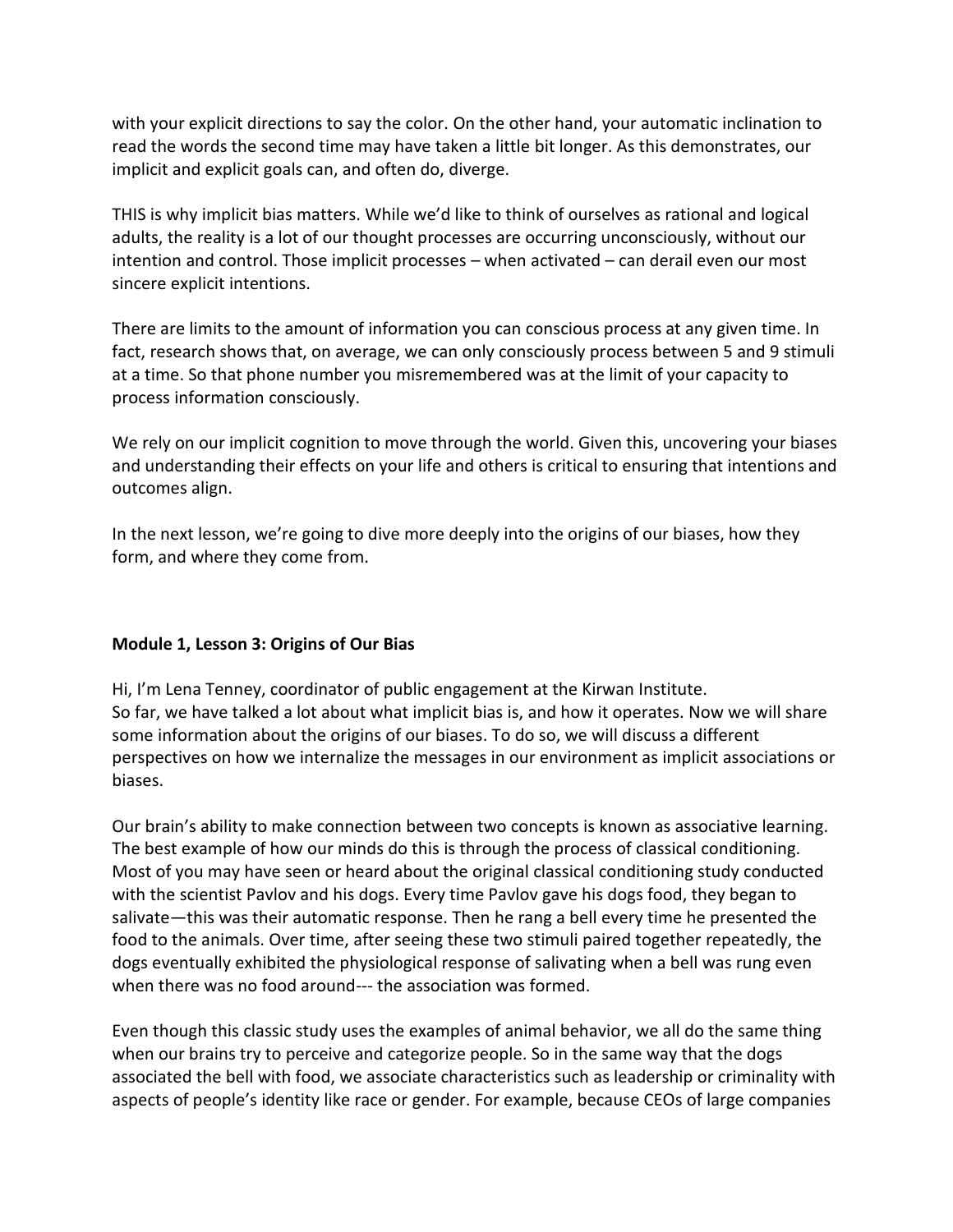have historically been older, white, men this may be the first image that comes into our mind when we think of someone in this role.

One of the most interesting things about this style of learning is that people internalize associations at a young age and it's our childhood experiences that engrain them in our minds. So even if we hold beliefs that value equity and fair treatment, we can still be implicitly influenced by those messages we already received.

I'm a perfect example of that. People who know me are always surprised to learn that I have a strong implicit association connecting women with being at home, and associating with men and careers. In my life, this association is pretty ironic. Here I am, a non-binary person in the workforce who believes very strongly that people of all genders should be able to pursue their dreams. And yet, I still hold this strong association that directly opposes my own values and self-interest. But I know this association didn't appear out of nowhere. My own family experience reflected this dynamic—my mother was an incredible stay at home mom who cared for six children and my father served in the Air Force. I don't think I really knew any women who worked outside of the home—other than my teachers—until middle school. Because of this early experience, it's no surprise that I still unconsciously associate women with family and men with the careers.

But since I know about the implicit associations I hold, I can be mindful of my biases, or inclinations and intentionally try to stop them. For example, if I am part of a hiring committee for a job, I need to be aware of the possibility that my implicit associations might cause me to more harshly evaluate candidates who are women while giving the benefit of the doubt to candidates who are men. With this awareness I am actually able to start behaving in ways to address my biases.

### <span id="page-6-0"></span>**Module 2: Introduction**

Next we will focus directly on the real-life impacts of these implicit associations within various contexts, delving into topics related to your line of work. Again, our ongoing conversation about bias is not about who is a "good person" or who is a "not-so-good person," but rather about how our implicit associations can have meaningful effects on your day-to-day life personally and professionally.

### **Module 2: Lesson 1: Introduction and Exploring the History of Race and Child Protection**

Hi. I'm Alex Citrin, a Senior Associate at the Center for the Study of Social Policy where I work with child welfare systems and policymakers to advance practice and policy to achieve better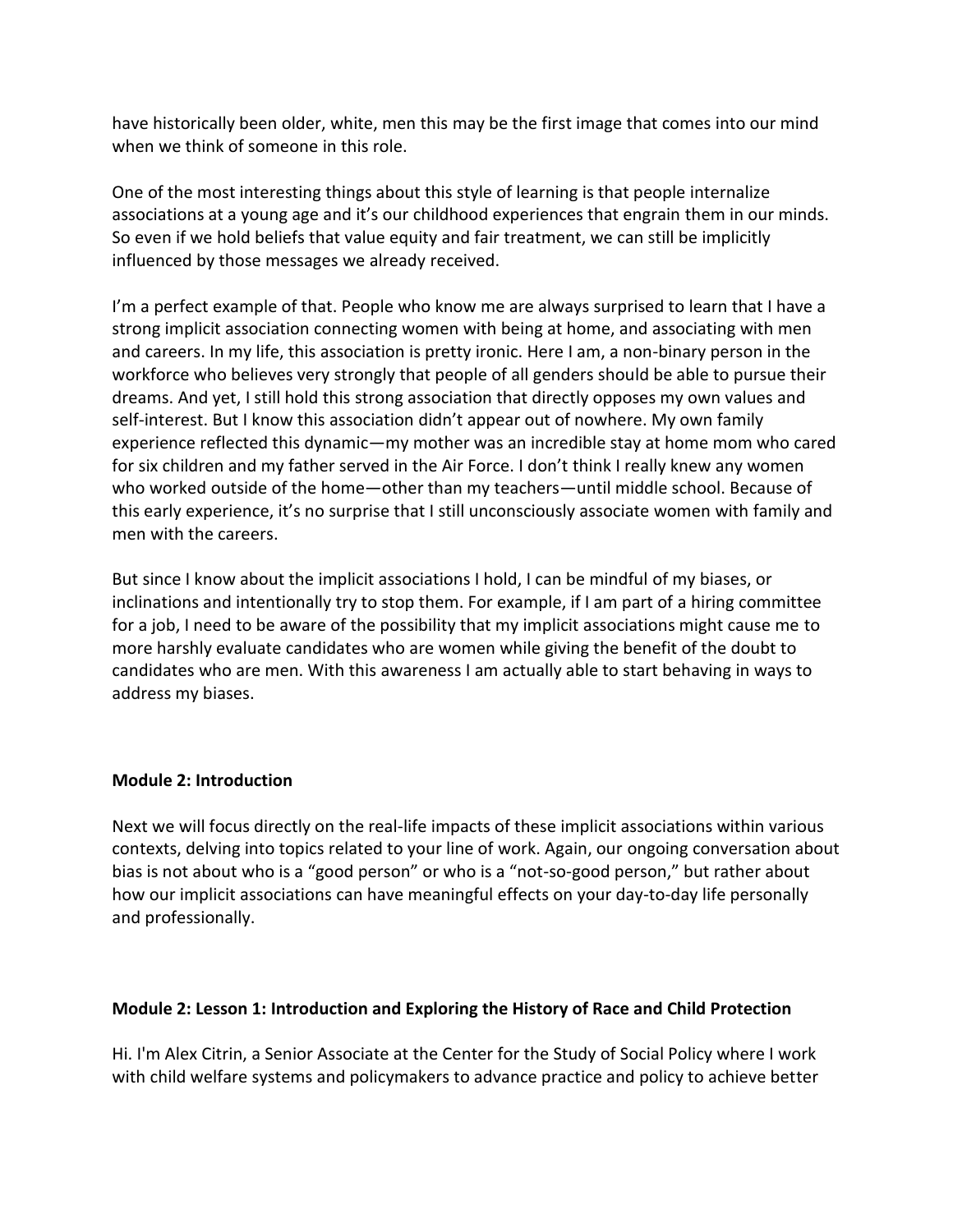outcomes for children and families and to reduce current racial disproportionalities and disparities in child welfare.

Prior to joining CSSP, I worked directly with parents who had been accused of abuse or neglect as part of an attorney and social worker team. Through this work we supported keeping families together whenever safe and possible and ensuring that our clients and their families were able to access the supports and services they needed. In my current role and through my direct practice experience, I have seen how implicit associations can lead to bias that hurts children and families. I've also seen systems implement strategies to mitigate bias. In this module, we will focus on real-life impacts of implicit associations, specific to child welfare, delving into topics directly related to your line of work. Again, our conversation about bias is not about who is a good person or not so good person, but rather how our implicit associations can have meaningful effects on our day-to-day life personally and professionally.

To begin understanding how public systems created disparate outcomes, we need to take a look back briefly at some key points in U.S. history to examine how we got here and how different policies and practices have--sometimes intentionally, and sometimes unintentionally- impacted children and families differently based on their race and/or ethnicity.

In the 1600s and 1700s, family was the unit of social control for White families of European descent, and parents had total jurisdiction over their children, who were often seen as property. The government and other institutions had no involvement in how parents chose to raise or discipline their children.

Poor White children of European descent often worked in homes or communities as apprentices or as indentured servants. When the first slave ship docked in the US in 1619, it was the beginning of chattel slavery of African-American people in North America. Slavery was pervasive, brutal, and included the enslavement and abuse of Black children as one of the many ways that slavery denied Black people of the right to family ties.

Children of all ages, including infants, were kidnapped, torn from their families, sold, beaten, and had very high mortality rates.

Native Americans were also often captured, forced into slavery, and had very high mortality rates due to exposure to disease brought from Europe.

In the 1800s, the pendulum swung away from children as property to the idea that children- specifically White children--were vulnerable and in need of protection from abuse and maltreatment. It is in this century where modern child welfare practice emerged as an effort to bring parenting under the surveillance of the state with the goal of reforming families toward what was considered normative parenting standards. These accepted parenting standards were considered to be those of White, middle class, Protestant families.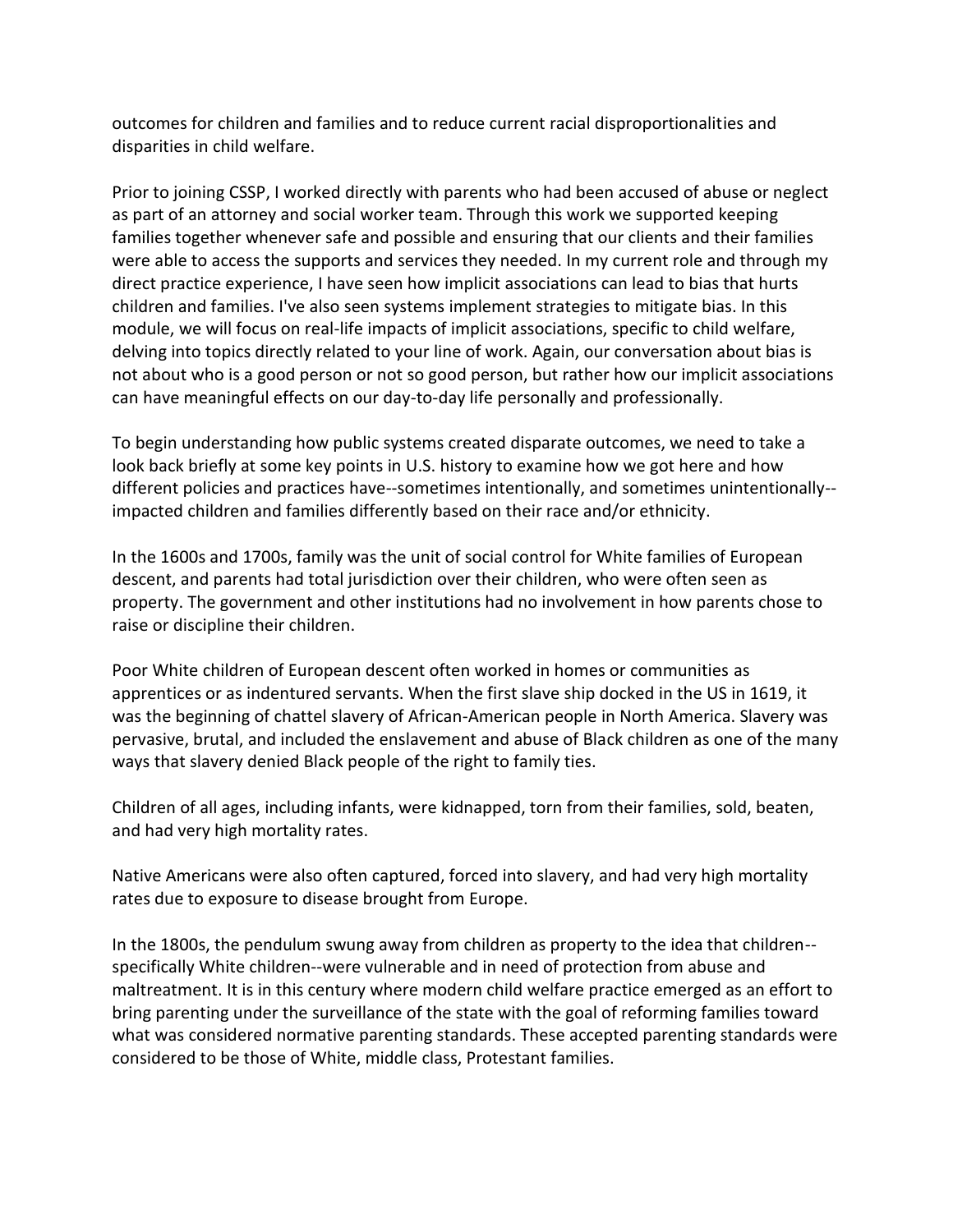From 1855 to 1875, orphan trains were established as a way of forcibly removing immigrant Catholic children from their families. Importantly, the focus of social welfare agencies was on removal and not on supporting children and finding a permanent home through unification or adoption. This meant that when social welfare agencies were created in 1825, the focus was on removal of abused and neglected children from their parents and from the unsafe city streets. Over the course of the century, the number of orphanages increased from seven to more than six hundred and mostly focused on supporting poor, White, and European immigrant children.

Importantly, these facilities did not accept youth of color, who were deemed as property, savages, and not worthy of resources. In 1874, the Mary Ellen case was the first instance of a criminally prosecuted case of child abuse. The outrage over this case led to an organized effort against child maltreatment.

In 1899, the first juvenile court was established in Illinois and embodied principles which, to name a few, included defining children as minors with limited decision-making ability and in need of protection, defining the rights and responsibilities of parents, establishing the state as having the ultimate parental authority, and establishing that the best interests of the child should guide decision-making.

By the late 1800s, the quality and quantity of child welfare interventions could be linked directly to racial inequities. African-American children continue to be legally torn from their families by slavery. However, the legacy of slavery meant that African-American children continued to be vulnerable to abuse and maltreatment with little protection or rights. African-American children who were removed due to maltreatment were placed primarily in private institutions, which were less resourced and had lower standards of care.

Native American children during this time were forcibly taken from their families and tribal communities with the desire to remove these young people from their culture and turn them into "civilized" people. Public and private organizations conducted mass child removals and raids, tearing Native American children away from their families and communities. These children were sent to boarding schools where they were forced to give up their language, dress, and culture, and where they were subject to harsh and abusive conditions with the goal of forced assimilation.

The 1900s brought a large series of policy reforms to expand social safety nets, but these mainly benefited White children and families, leaving children and families of color behind. These policy reforms coincided with the eugenics movement, which was the non-scientific ideology that society would be improved through an increase of the White population and decrease in populations of people of color and immigrants. While this ideology fell out of favor when it became the center of Nazi ideology in World War II, the theories behind it heavily influenced policies in the US at this time and led to intentional discrimination in systems that is still felt today.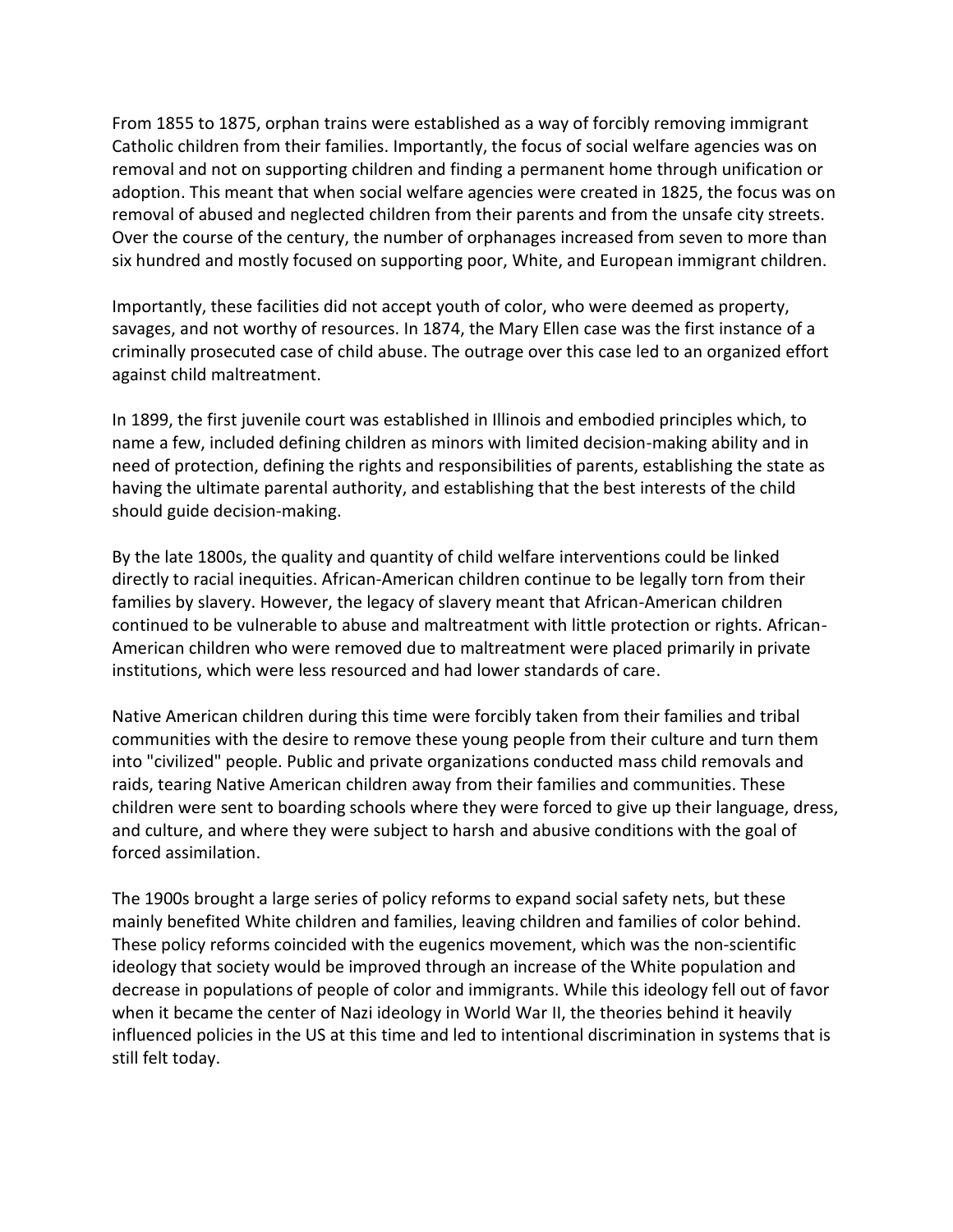It is also during this time that we see an enormous increase in the creation of juvenile courts and child protection societies, with these societies still serving mainly White children. Systems often labeled children of color as socially handicapped, meaning that their race or ethnicity was reason enough to treat them as lesser than their White peers. For example, in 1920, 40 states established pensions for mothers, a policy that intentionally discriminated against immigrants and non-White people. African-Americans represented only 3 percent of recipients, and Latinx people and Native Americans were excluded entirely from eligibility.

By 1978, as many as 25 to 35 percent of Native American children had been removed from their parents for alleged neglect or abuse, and many of these children had been placed in non-native foster and adoptive homes or institutions. Specifically, of those children removed, eighty-five percent were placed outside of their families and communities, even when fit and willing relatives were available. As a result of advocacy and outrage, this led to the enactment of the Indian Child Welfare Act, also known as ICWA, to reduce the number of Native American children being removed from their homes and tribal communities. Changes in practice and law during this time also gave Native American parents the legal rights to deny their children's placement in off-reservation schools, which included the boarding schools that began in the 1800s and which we previously discussed.

The legacy of slavery, racism, and eugenics also connect directly to the mass incarceration movement of the second half of the 20th century. During this time, foster care placements nearly doubled in the late '80s due to factors such as the AIDS and the crack cocaine epidemic.

In 1971, President Nixon's administration launched what was known as the War on Drugs. Although the intent of the campaign was to stop illegal drug use, distribution, and trade, the policies that ensued targeted communities of color and disproportionately impacted African-American people and their families. The War on Drugs demonized African-American youth, tore apart families through police terrorization of African-American neighborhoods, increased incarceration, and increased news programming which spread harmful stereotypes about African-American people.

By the early 2000s there was an increase in what are considered "race neutral" policies, yet African-American and Native American families continue to feel the effects of the legacy these policies left behind, and some of these race neutral policies had significant unintended consequences on communities and families of color. Still today, African-American, Latinx, and Native American children and families experienced dramatically higher rates of intervention from public systems. Specifically, children and families of color continue to be overrepresented in youth justice and child welfare systems.

2018 data from AFCARS, the Adoption and Foster Care Analysis and Reporting System, show that race neutral policies do not reduce racial and ethnic disparities. For example, African-American children were overrepresented at a rate of 1.64, and American Indian/Alaska Native children were represented at two times the rate in the population, and in some communities this is as high as 10 times the rate in the population. This means that while American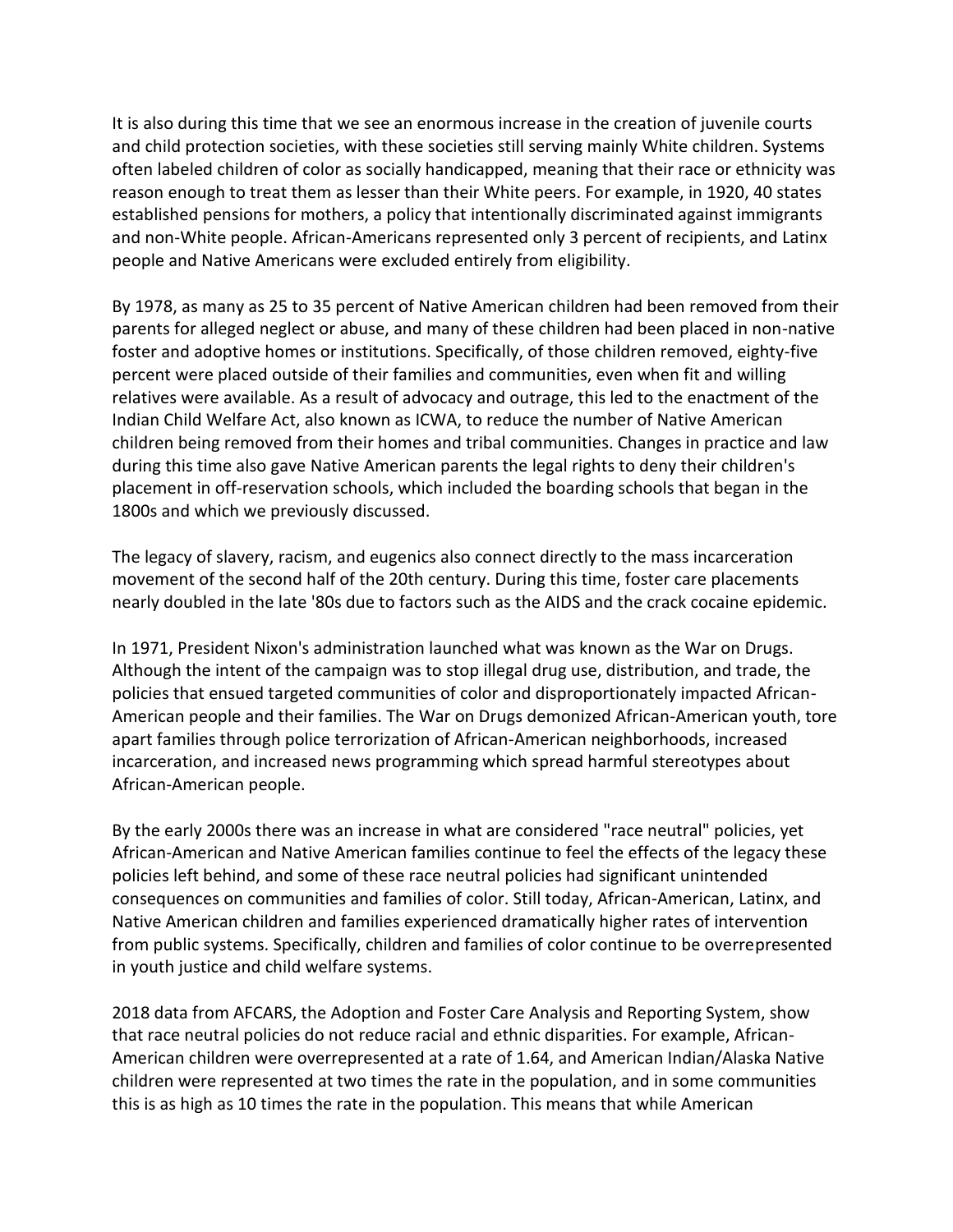Indian/Alaska Native children represent 1 percent of the total child population under 18, they represent 2 percent of the foster care population across the country, twice as much in the foster care population compared to the national child population. Similarly, African-American children represent 14 percent of the total child population and 23 percent of the foster care population, meaning that African-American children are represented in foster care at 1.64 times their rate in the national population. The disproportionalities and disparities go far beyond representation in foster care. We also know that once involved with child welfare, children and families of color are less likely to receive family preservation services, and children of color experience higher rates of placement in congregate care settings and longer stays in out-of-home care. Similarly, youth of color who are involved with the juvenile justice system also experience disparate treatment, including that African-American youth are more likely to be sent to solitary confinement and have their cases prosecuted rather than sent through diversion.

Implicit bias contributes to these disproportionalities and disparities, and we know that implicit bias can impact decision-making at numerous points throughout a child and family's involvement with child welfare. Many decision-makers believe their view of a specific case is based on an objective review of the facts and assume that racial disproportionality in outcomes is an unfortunate but true representation of reality. For example, implicit bias can impact decision-making at the point of a referral to the hotline whether a case is referred, screened in, investigated, and/or substantiated; whether an ongoing case is opened and a child is removed; and even if kin are explored and approved as a foster care placement. The reason for focusing on implicit bias, and especially implicit racial bias, matters is that individuals making decisions that impact children and families can be susceptible to bias. However, we know that bias can be mitigated by paying attention and being more aware. At the same time, systems can implement practices which also help to mitigate bias so that the rates of racial disproportionality and disparity can start to decline.

While much progress has been made, we know there is much to be done. We know that children do best when they're able to safely remain in their home and communities. Changing outcomes is not the responsibility of one worker or one agency alone. As Jessica Price, director of the Florida Institute for Child Welfare at Florida State University, has said: "We must do all that we can to create a fair system, and that includes using an intersectional lens when examining outcomes across sub-populations. It does not mean avoiding a topic that causes discomfort. Perhaps when people commit to increasing critical consciousness, face personal discomfort, and support anti-racist legislation and strategies, then real change can begin to permeate the child welfare system."

#### <span id="page-10-0"></span>**Module 2, Lesson 2: Implicit Bias in Child Protection**

Alex: Now we will hear from Ramona Simmons, former child protection professional in the state of New Jersey and former child protection services manager for Fairfax County, Virginia, the largest and one of the most diverse counties in the state of Virginia. Ramona will tell us about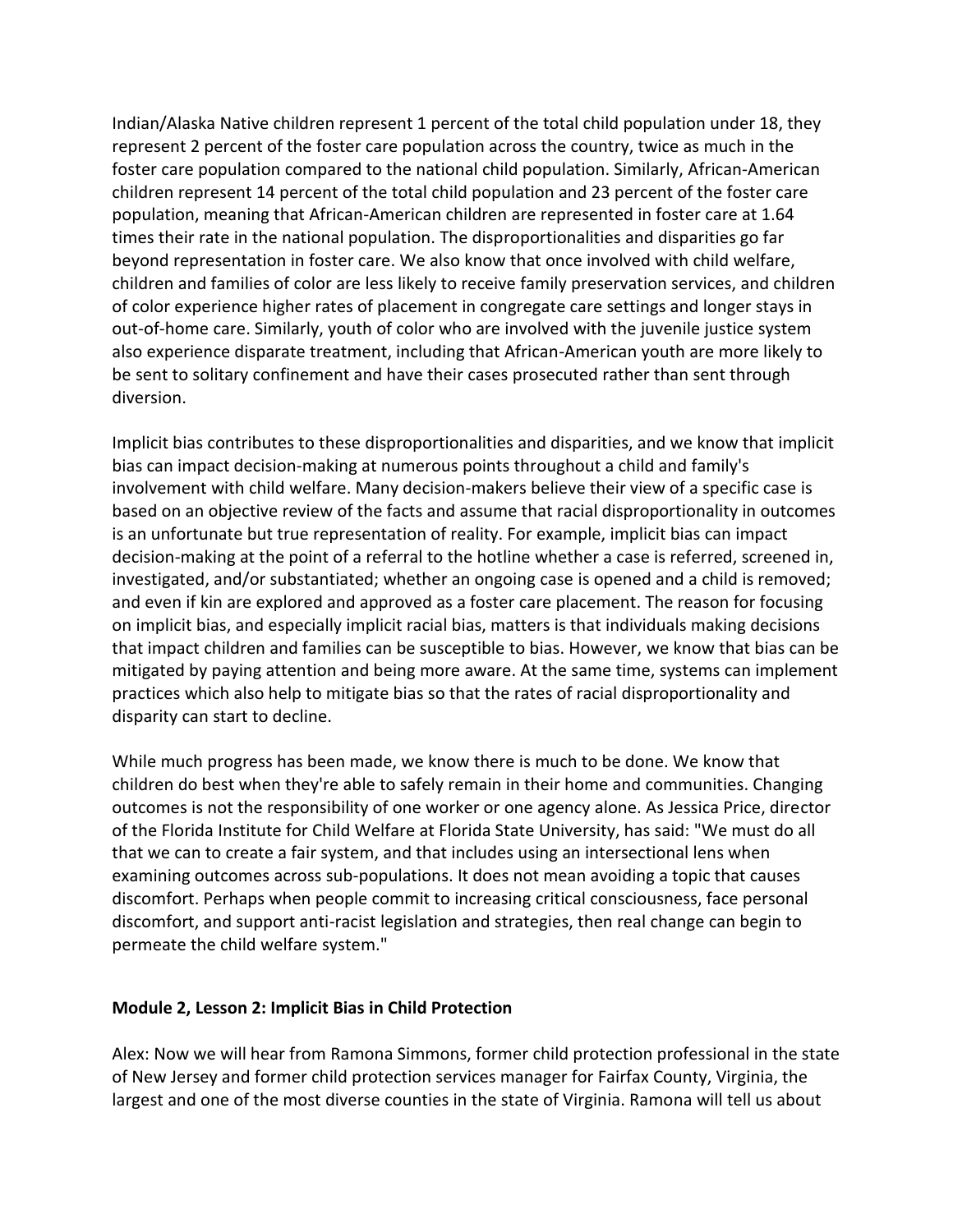why working to prevent disparate outcomes for children, youth, and families of color isn't a thing of the past. The effects of the history and of the policies described in the previous lesson, as well as the culture of racism and implicit bias, continue to have a negative impact on the children, youth, and families we interact with today. She will share with us her experience and why it is critically important to work to prevent disparate outcomes for children, youth, and families of color and why it's not a thing of the past.

Ramona: My name is Ramona Simmons. I began my career working for what was formerly known as the Division of Youth and Family Services in the state of New Jersey. I started out as a frontline child welfare worker. When I relocated to the state of Virginia, I started again as a frontline worker, and I've worked in various capacities. I worked as a foster care worker, a prevention worker, a child protective services worker.

Implicit bias, for me, is how our attitudes and understanding play out in our actions and behaviors. Why that is so important to address for child welfare staff is because child protective services workers are often the frontline first contact with the public. In addition, child welfare workers--specifically child protection workers--have a sense of power and control in carrying out their duties and responsibilities. When child protection workers don't have an understanding of their own biases, it impacts the work they do with families. This is so critical because child protective workers make lifelong decisions regarding the lives of children and their families. How those decisions impact children and families plays out in various ways. One of the things we say in doing our work is that every interaction is an intervention. So at the same time, every interaction that a child protective services worker has with a child or a family, their attitudes are playing out through their actions and behaviors. This is also demonstrated in how they carry out their services to the family, how they implement policies and practices in working with these families. And so if workers aren't aware of their biases, that is going to play out in a very negative way for the family.

We often see individual implicit biases play out when we're discussing services that we will be providing to families in the work of child protection. This may be seen in ways such as when we're discussing a case and how to proceed. Often we will talk about the demographics of a family; however, child welfare practitioners--whether it's the frontline worker or the supervisor--will often not acknowledge the race and ethnicity of the family. Now, we often have staff who still believe that the race and ethnicity of the family is not relevant. However, they fail to realize that when we don't address or acknowledge the race and ethnicity of a family or an individual, we're leaving out a part of that family and who they are.

At the same time we want to be careful not to make assumptions or stereotype a family. This prevents us from making cookie cutter approaches in deciding what services to provide to a family.

We have implemented various practices in child welfare that help us to mitigate our own implicit biases. Some of those things that we are doing and some of those practices include things such as reflective supervision, where it's an opportunity for the worker and the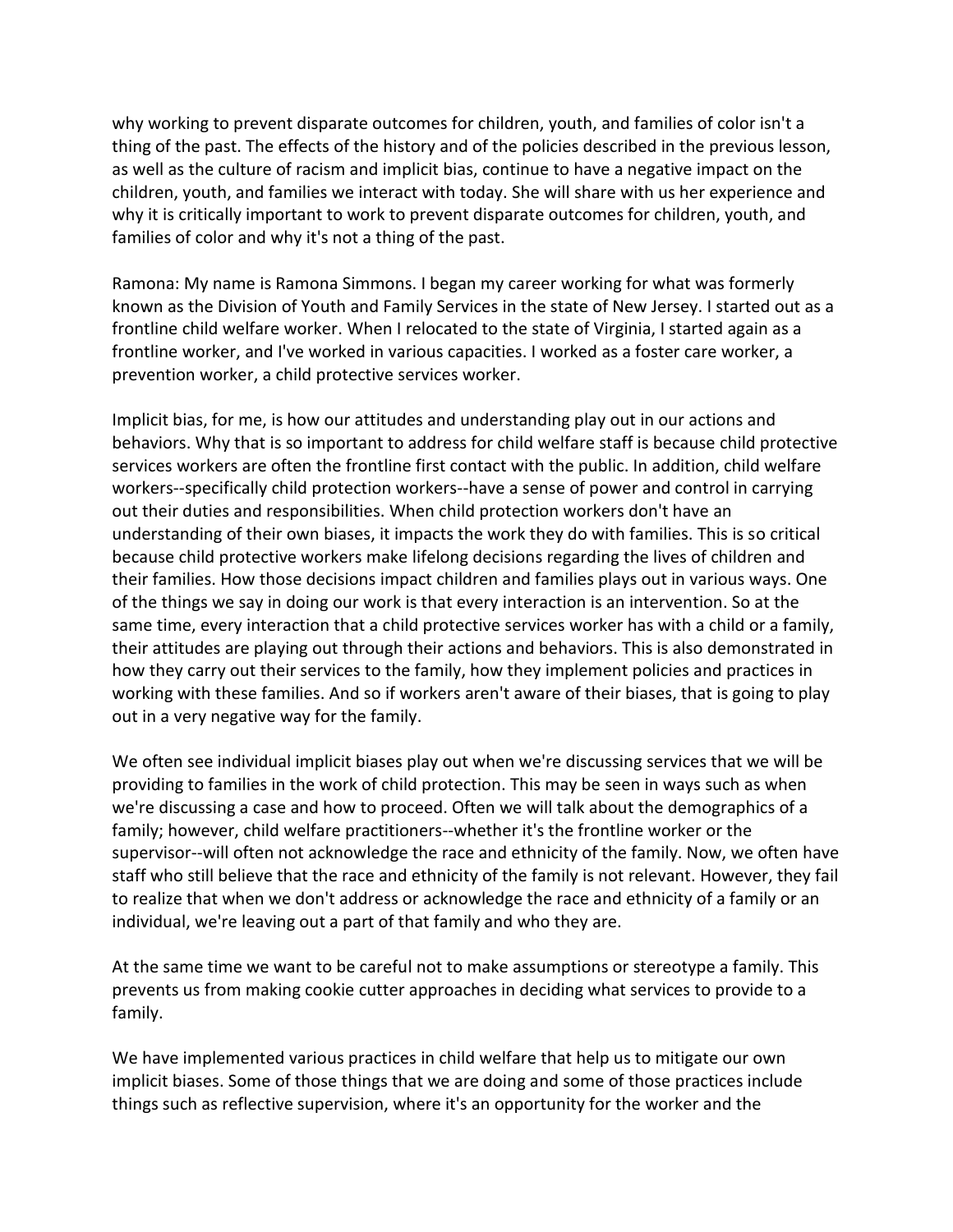supervisor to discuss their thoughts, values, and feelings when working with families. Without that opportunity, there is no way for checks and balance for that individual worker's opinions and thoughts about the families that they're working with.

It is important that we raise awareness about implicit racial bias. This is because our own implicit racial biases impact our actions, our behaviors, our attitudes, and how we interact with children and families on a daily basis in child welfare.

### <span id="page-12-0"></span>**Module 3: Introduction**

Congratulations on making it to the half-way point. In this module, we'll discuss how to understand our own biases. We know that everyone has biases: it's a natural part of human brain activity. But how do we actually measure implicit basis? How do we identify what biases we personally may hold? This module will answer these important questions and set you on a path to understanding your own biases so that you can start doing something about them.

One unique aspect of this module is the opportunity for you to uncover some of your own biases by taking one particularly well-known and highly-regarded assessment: We want to acknowledge upfront that the results you receive may be challenging, but stick with us even in the difficult moments, as awareness of your own implicit biases better positions you to mitigate the effects of those biases, as discussed in Module 4.

## <span id="page-12-1"></span>**Module 3, Lesson 1: How Do We Measure Implicit Associations?**

As we have discussed, a key characteristic of implicit bias is its unconscious nature. Put simply: folks generally are not aware of their biases and the ways in which they impact others. Equally important is that it is extremely difficult, if not impossible, to uncover our implicit biases through introspection. Given these dynamics, tools have been created to help us measure our implicit biases to better understand them.

Generally speaking, there are two ways to measure our implicit biases. The first is by examining our behavior -- the automatic choices we make. The second is "neurological measurement" actually looking at how our brain is activated, using imaging technology.

Let's start by looking at the first set of implicit bias measurement tools – those that examine our behavior. Behavioral assessments are the primary way researchers examine implicit biases. Most of these tools measure how we process the relationship between concepts. The underlying assumption is that we are quicker and more efficient at grouping concepts and attitudes together that are closely associated in our minds (such as ice cream and joy). There are people out there who hold a negative implicit association toward ice cream Therefore,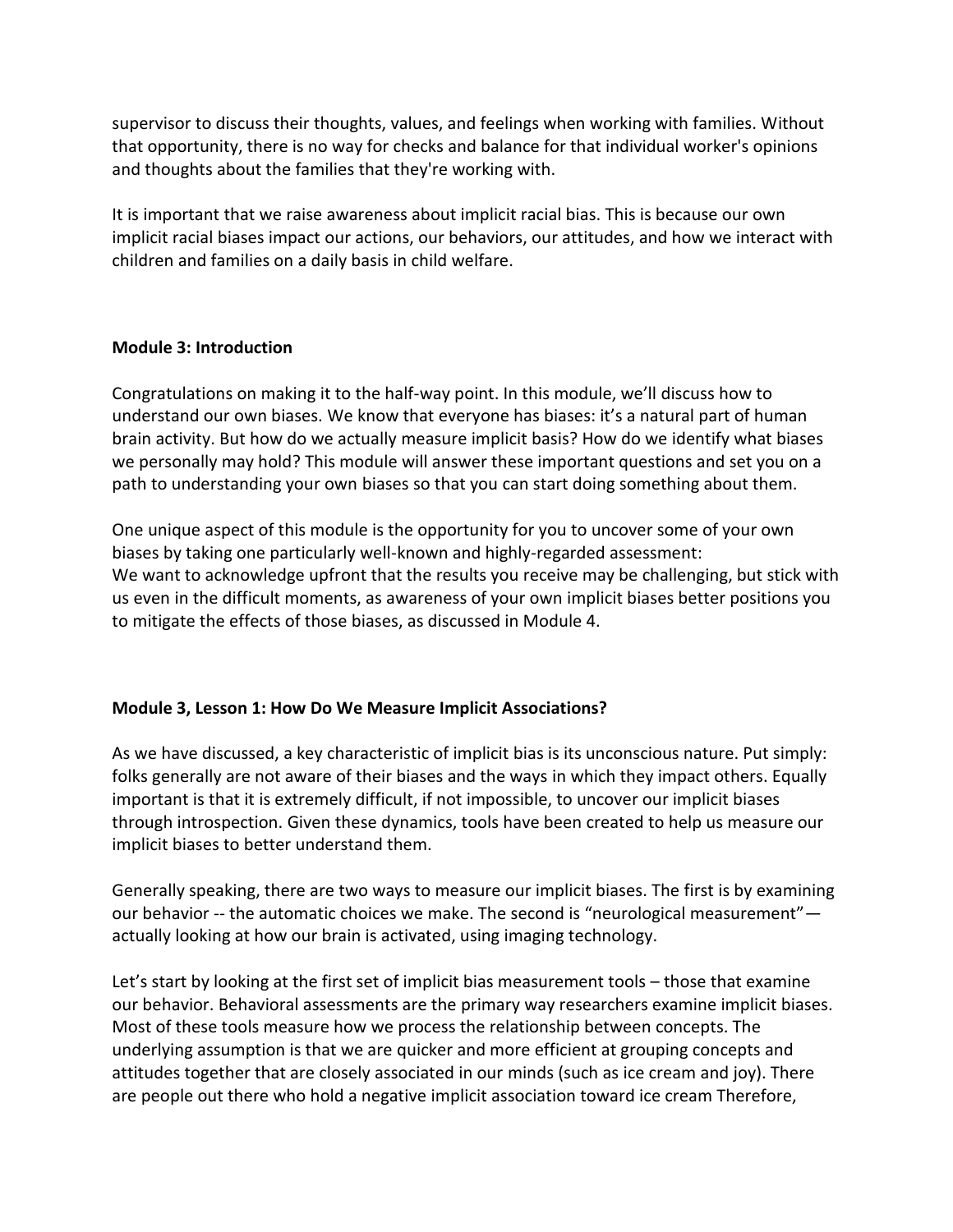these type of tests do not assume any particular association, instead measuring the direction and strength of these associations. In other words, the test measures: do I have a positive or negative association with ice cream, and how strong is this feeling?

The most well-known of these assessments is the Implicit Association Test – also known as the IAT. In a later lesson, we'll explore this test in more depth. But for now, it's important to know that tests like the IAT and the Implicit Relational Assessment Procedure are considered by most researchers to be accurate measures of one's implicit associations.

Other forms of behavioral assessments rely on what's known as "priming" to determine the positive and negative preferences people have about certain concepts. Priming takes place when our memory unconsciously influences our current thoughts and behaviors on a given task. For example, a person who sees the word "yellow" will be slightly faster to recognize the word "banana" since those two things happen to be closely associated in their memory. These associations can spill over into concepts unrelated to the "prime." For example, if an individual has a negative implicit bias toward women, they are more likely to have a negative disposition toward an unrelated image (for example, a letter from a different language). Their negative thoughts or feelings toward the image would likely be different if they were instead primed with a "positive" image of a man.

The other way we measure implicit bias is by using medical brain scanning technology. For example, one may use an fMRI to examine what areas of the brain are activated when we perceive same-race versus other race faces. By using these tools we can see in real time how our brains respond when we engage in these split second decisions to group concepts together. This is why tools like fMRIs and the IAT are often utilized together in studies examining the unconscious nature of how humans perceive and respond to different groups of people.

### <span id="page-13-0"></span>**Module 3, Lesson 2: What is the IAT?**

We want to spend some time talking about one particular test that researchers use to measure implicit bias, the Implicit Association Test, or IAT. The IAT is free and publicly available online. It allows people to learn about their implicit biases from the comfort and privacy of their own home or office. So how does the test work? The IAT measures the relative strength of associations between pairs of concepts.

Let's start with a simple example. Each IAT has several sets of trials that ask you to make various pairings. Suppose if every time you were given the prompt of "cookies" and told to pair it with "milk," this likely would be an easy task you could complete quickly given these two concepts are often in tandem. But, suppose if you were given the prompt of "pepper" and asked to pair it with "cookies," or to match "salt" and "milk." It will likely take you longer to complete these matches. Most people do not have an existing association for "pepper & cookies" or "salt & milk," so this task would not feel automatic; making these associations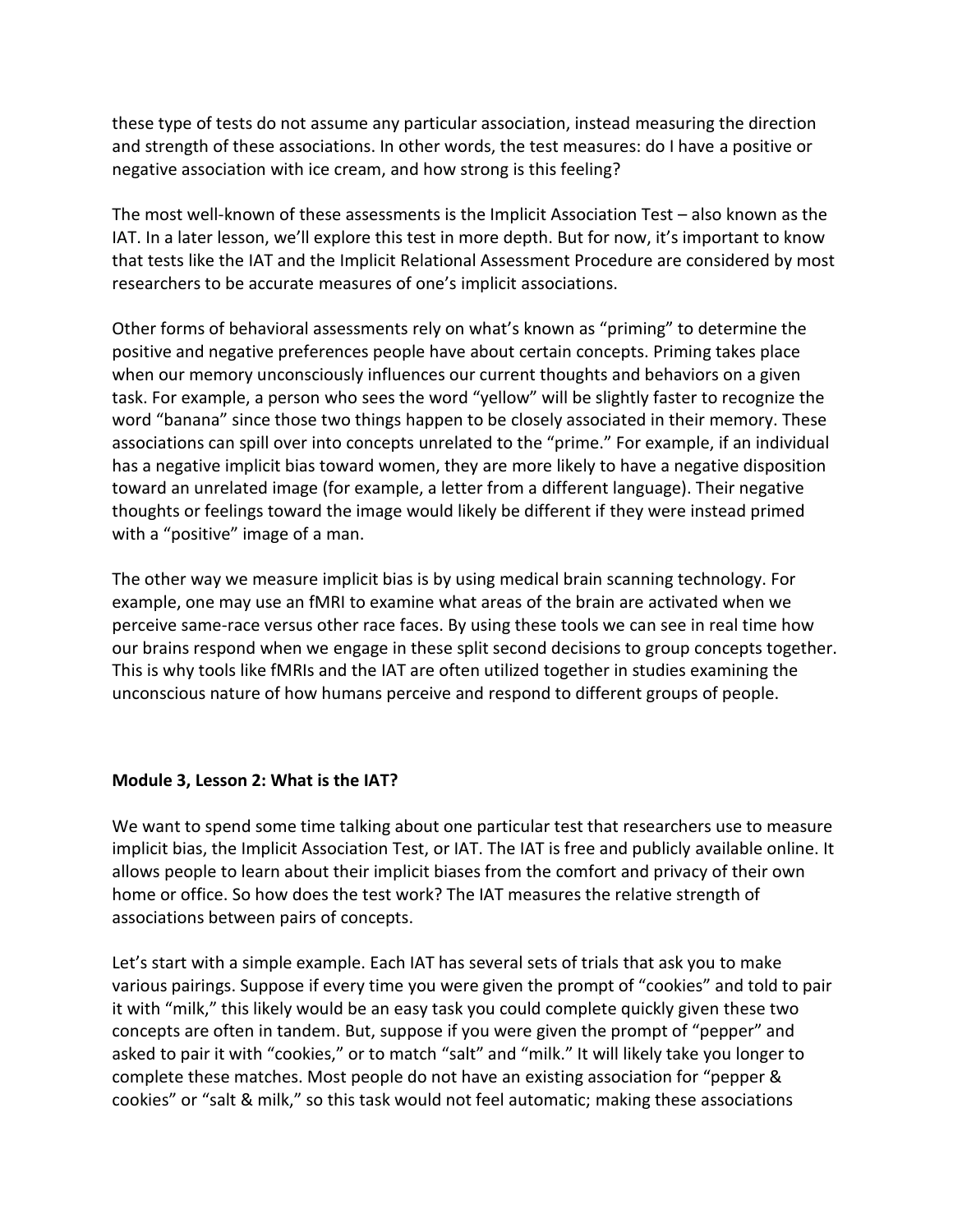would require some deliberate, conscious thought—so they would take more time to pair. You may also make more mistakes trying to match these concepts in this way. This idea – the notion that concepts that are closely associated are easier to mentally process vs. unfamiliar associations that take longer to process is a key idea underlying the Implicit Association Test.

Now, instead of milk and cookies, Implicit Association Tests measure unconscious associations for various social attitudes and stereotypes. IATs are able to assess positive or negative implicit attitudes for race, age, gender, ability, and other identity groupings. They can also measure implicit stereotypes. Each IAT takes about 10 minutes, and at the end, the test taker is given about the strength of their association – strong, moderate, slight, or none. Since its debut in 1998, the IAT has been extensively studied. Like any human assessment, it is not without limitation, but the IAT has withstood many tests of its reliability and validity. This means that IAT results are statistically significant and not simply due to random chance.

In the next lesson, you'll have an opportunity to explore some of your own implicit biases by taking an IAT.

### <span id="page-14-0"></span>**Module 3, Lesson 4: Understanding Your Results**

Lena: I remember we've had a conversation before about your experience taking a particular IAT. Which IAT released it out to you?

Amy: The Muslim Arab IAT.

Lena: Okay. And what was that experience actually like taking that test?

Amy: Well that was the first one that I took because I was very confident that I was gonna do well on it because I lived in a Muslim country for three of my formative years when I was child. And I thought that I would do really well on it and I was surprised that I didn't. First, I started to disbelieve the test's accuracy and then I started to reason with why I got the results I did.

Lena: So Amy, you mentioned expecting to do well on the IAT.

Amy: [giggles]

Lena: So what do you mean by that?

Amy: I thought I was gonna be like this exemplary human being who didn't have a bias against Muslims.

Lena: Now that you've had some time and space to think about it, what are your feelings and your thoughts around that result?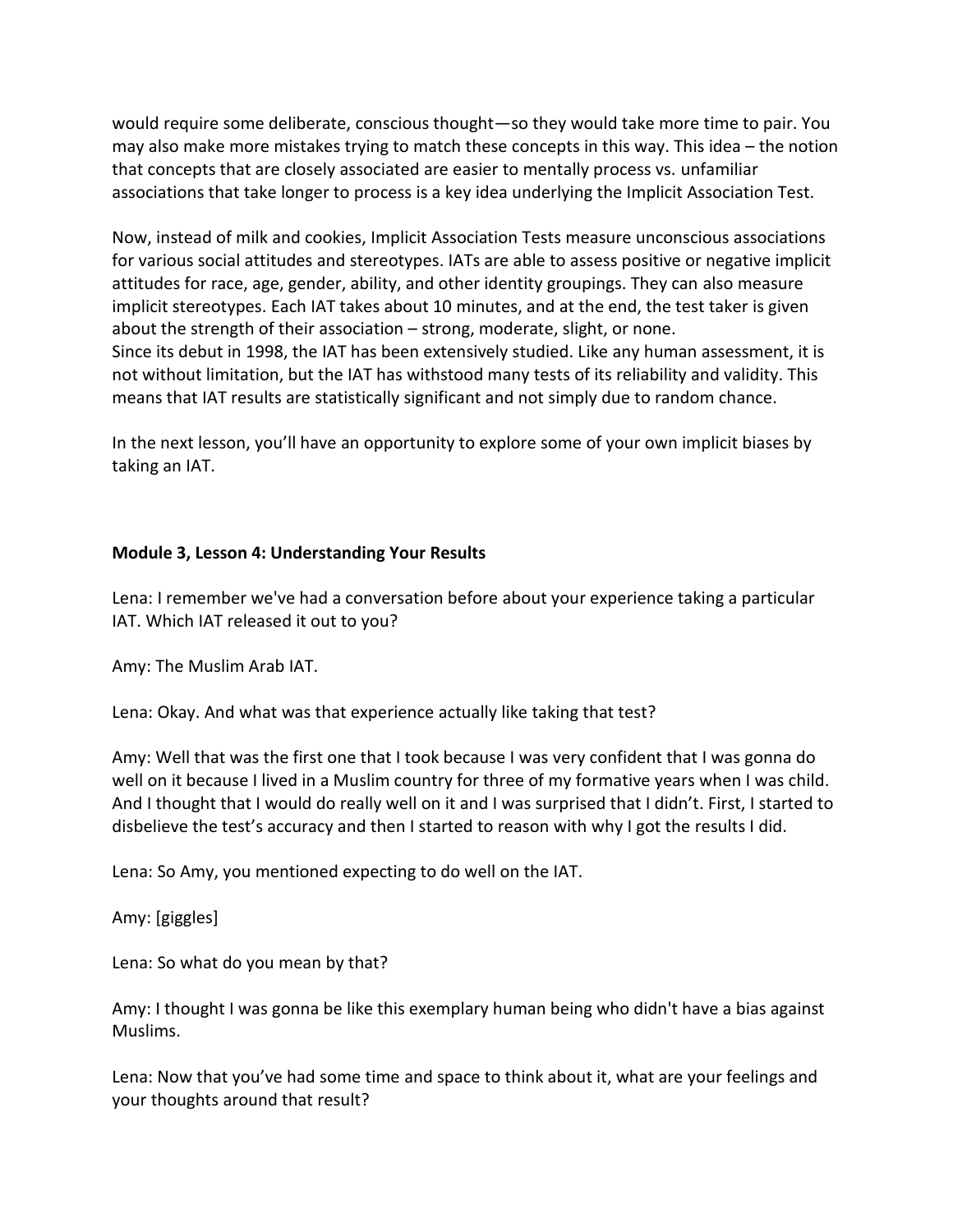Amy: I think I would like to work on my bias because I still want to be an ally. And I still want people who come into our country to feel as welcomed as I had felt when I had been in another country.

Kelly: What were some of your feelings about taking the test?

Karima: Definitely felt some discomfort in making that initial jump in to take the exam. Sometimes worrying about what my responses might be.

Kelly: In terms of in your responses or the results that you got, what did you find the most surprising?

Karima: My results came up saying that I had a slight preference, I believe, to European Americans to African Americans. Which I found surprising, I didn't think that my responses would've indicated that. And same for my sexuality IAT as well, showing that I had, I believe, automatic preference for straight or for gay.

Kelly: How did you grapple with that discomfort after feeling, you know, some of that disconnect?

Karima: I try not to really put too much weight on my personal biases but rather how I may have been conditioned and how we all have these implicit biases and that's okay.

Kelly: How did you change your maybe behavior or some of your decision making might've changed after getting those results?

Karima: It was good to recognize those implicit biases, I think that it gives us all a bit more humility but I know that it won't change how I interact with others.

Zach: The first time that I took the Implicit Association Test, I think there was some, initially, disbelief.

Jason: It can make you a little nervous to look inside your own potential biases that you have.

Zach: The first time that I took one, it relieved that I have a bias toward females and females not excelling in math and sciences. It made me really question "what are some of the things that I've done that have you know mitigated or maybe dampened their contributions?" And it made me really think through that.

Jason: I think it's powerful information. It may make you a little uncomfortable and that's actually a good thing because no personal growth comes without just some level of discomfort and we should embrace that.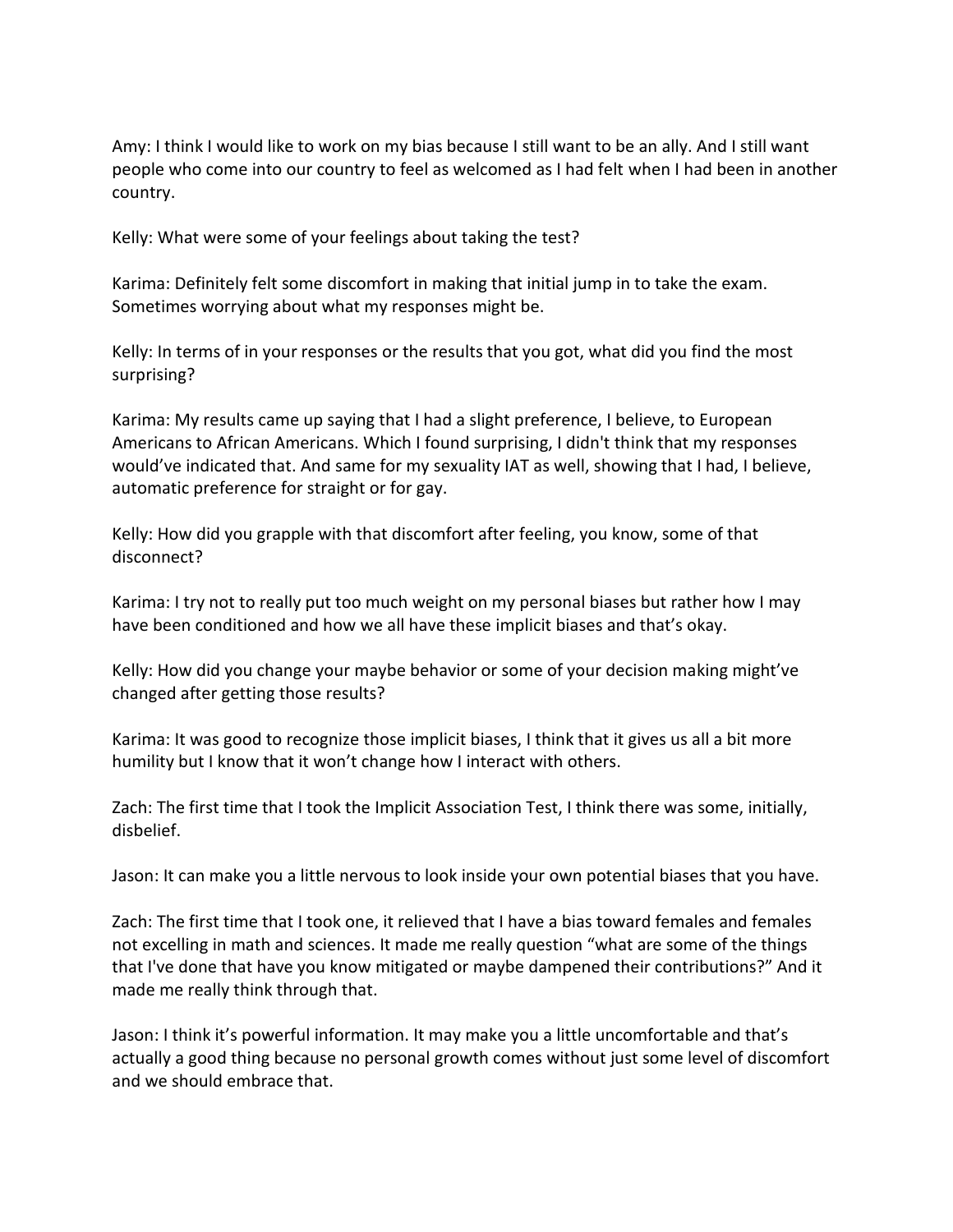Zach: My hope is that through practice, I can get better at listening and paying attention and being more self-aware of the role of implicit bias in not just my day-to-day but, you know, those around me.

Glennon: So I've taken numerous IAT tests and the one that was the most was the most surprising and a little disheartening to me was the gender science one. I consider myself to be a feminist, and I have a preference towards men in science careers.

Jillian: I took the gender and career IAT and was likewise surprised and frankly disappointed by my results. Are there things that I'm doing that are unintentionally perpetuating and contributing to some of these automatic associations, and you know, how can I use these results to influence not just my professional life but really my personal life and I move through my day.

Glennon: You know, it is a little disheartening to recognize our biases, right, when we first recognize them, it doesn't make us feel good about ourselves. But, I think it's incredibly healthy because how else do you address them? How else do you change those biases without being aware?

Jillian: It's alarming on some level because explicitly I don't feel that way but to know that I still can be influenced and my perceptions still being swayed without my awareness, it's a bit scary.

Glennon: You should be proud of yourself for defying those biases that you still hold, and living explicitly contrary to them. The world that my children will come of age in is not the same world that I have come of age in and that gives me hope.

### <span id="page-16-0"></span>**Module 4: Introduction**

The lessons in this module aim to help you understand when you are most susceptible to implicit biases, and then offer ideas and strategies for addressing them. This conversation will encompass ideas for interventions that can be used by individuals and institutions to minimize the influence of bias. Think about your own work environments and what ideas may be meaningful for you and your colleagues to consider.

### <span id="page-16-1"></span>**Module 4, Lesson 1: Our Brain are Malleable**

In this process of understanding what implicit bias is and getting to learn about our own biases, it is normal to start to feel like they are too deeply ingrained in our thoughts and actions to be able to combat their effects. However, as more research comes to light, we are able to find more and more ways to either lessen the effects of bias, or change the biases themselves.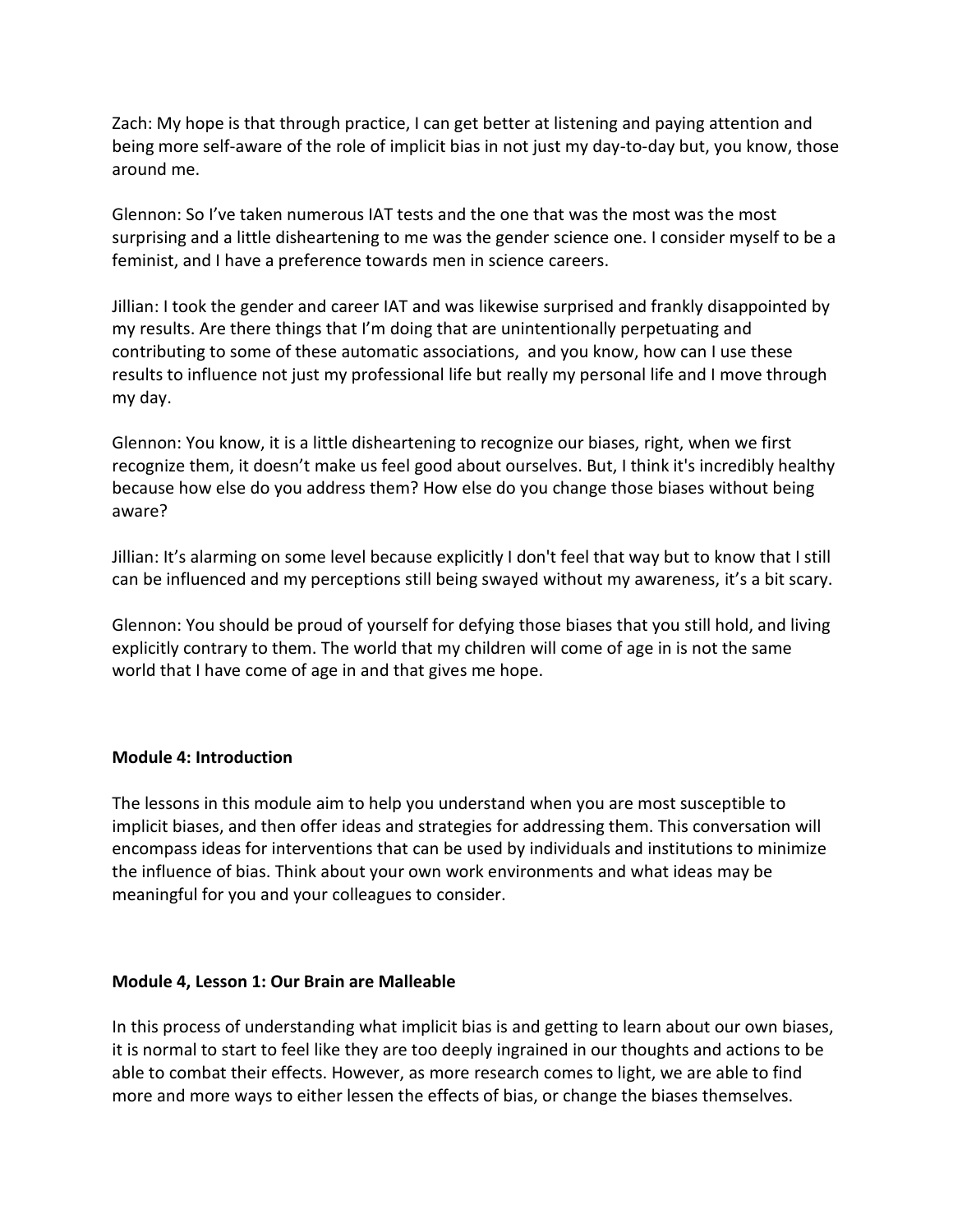Although the latter is certainly a larger undertaking, it is very possible to do so. In the same way that our implicit biases were learned over time, we can disrupt this process with intention, attention and time. This is because the neural connections between our associations get stronger as we take in more information that confirms our stereotypes or biases. By paying better attention to what we are exposed to and making the intentional choice to seek out experiences that go against our biases, we are able to disrupt this automatic chain of events, and those physical connection in our mind can be weakened. Two interventions we will be talking about later—mindfulness and intergroup contact, have shown the ability to not only stop the manifestation of these biases, but alter the implicit biases we possess.

### <span id="page-17-0"></span>**Module 4, Lesson 2: Identifying Susceptibility to Unwanted Bias**

As we illustrated with exercises and examples earlier in this module series, the likelihood that we will default to our implicit processes can be increased in certain situations. For example, Cognitive Load, also described as mental fatigue, can increase the likelihood that an activated stereotype will be applied when interacting with others. We can experience cognitive load through a variety of experiences and circumstance. Some include having a lot of distractions or time pressure. This can even be related to not getting enough sleep or not having enough to eat.

Since these types of distractions are common in our day to day life, the goal isn't to eliminate cognitive load, but to have a healthy skepticism of decisions that we make during these times Beyond just being watchful of bias happening during those times, there are also strategies we can use to help improve our decision-making capabilities For example, taking short breaks, reflecting on the decision at hand, or engaging in brief mindfulness exercises can help us get back on track when it comes to our deliberate thought processes.

Having subjectivity or ambiguity in the decision-making process can also increase our reliance on our implicit associations. Let's use an example from the education context. If a school has a broad or subjective discipline policy, we would be left to our own judgments in how we interpret that policy and how we adhere to it. This can cause us to rely on bias when filling in the decision-making gaps, and lead to systematic differences if many people interpret these policies in different ways.

Research shows us that without standardized procedures in place, individuals are more likely to rely on their implicit associations or stereotypes & social cues when making decisions These reasons highlight the importance of improving the objectivity of our decision making processes and policies –rather than just improving our own, individual decision-making skills. Using Data-based Decision Making is a great place to start. As many of us may be unaware of our implicit biases, tracking data may be the first way to identify trends and to establish that bias may be an issue. Data is also crucial for informing how we should intervene.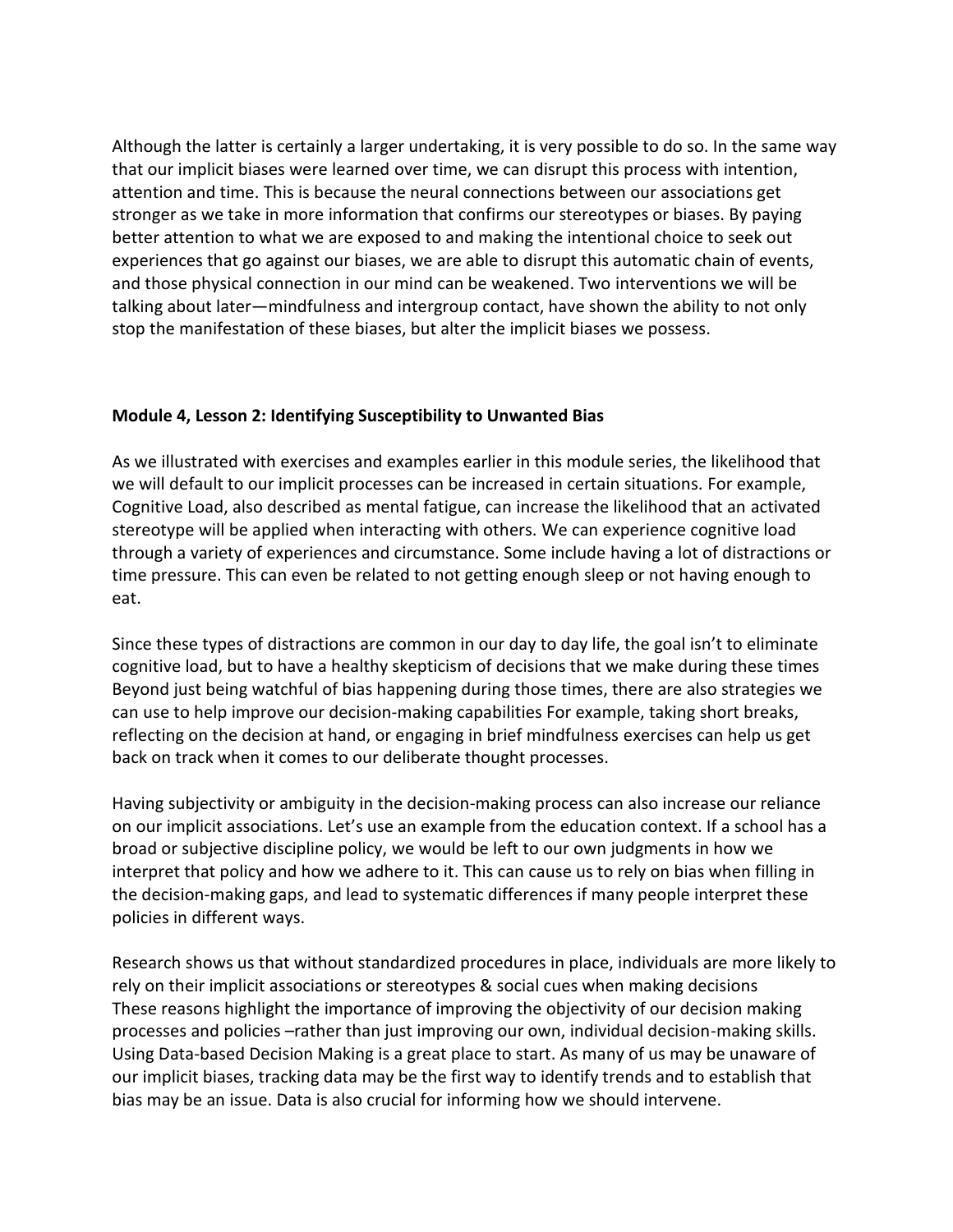It's also important to speak up when you see a policy that may lead to racial disparities because of the ambiguity in how it's interpreted. Identifying and articulating polices to specifically improve racial equity or inclusion help reduce the ambiguity by bringing the problem to the surface. Taking notes and articulating the decision–making process also decrease the possibility that the negative effects of bias may slip though, unnoticed. Finally, on of the most important predictors of the unconscious attitudes we possess, are our friends, family, and the people we surround ourselves with. For example, research shows us that Limited exposure to people who are different than ourselves can increase the likelihood that one will rely on stereotypes, rather than experience, to make judgments about others' actions.

Additionally, limited contact with diverse social circles can decrease our empathy and positive emotions toward others. This is why the research shows time and time again that having meaningful intergroup contact with different social, racial or ethnic groups is one of the best ways to reduce implicit bias. It's even more effective if you are working toward a common goal. To some extent, this can even work if intergroup contact is imagined. For example, taking the time to challenge ourselves and really take the perspective of others has been shown to reduce implicit biases in a variety of contexts.

The last point, unlike the others, does not create a context were bias is likely to occur, but it greatly decreases the likelihood that bias will be caught and corrected for. Over-confidence in one's ability to make objective or inclusive decisions makes it very difficult correct for prejudice or bias. If we don't have a healthy skepticism for our own decision-making and we aren't aware of how we may unintentionally be biased, we can't take the proper steps to intervene. Instead, sharing awareness of implicit bias and its effects can help us be more accountable, and help others get involved in these practices too.

### <span id="page-18-0"></span>**Module 4, Lesson 3: Individual Interventions**

Sometimes the enormity of the problems in the world can feel overwhelming. "What difference can one person really make?" we ask ourselves. However, mitigating the unwanted effects of implicit bias is the perfect opportunity to make the spaces and places we are in more inclusive, equitable, and just. Each one of us has the power to enact individual interventions that can align our good intentions with our desired outcomes. So how do we do this?

The first step is to become aware of your own biases. In the previous module, we talked about the Implicit Association Test (IAT) and how it can be used to measure implicit associations. Taking an IAT—or several—is the best way to identify the biases we may hold. Becoming consciously aware of our own biases is crucial because we can't solve a problem without knowing what it is.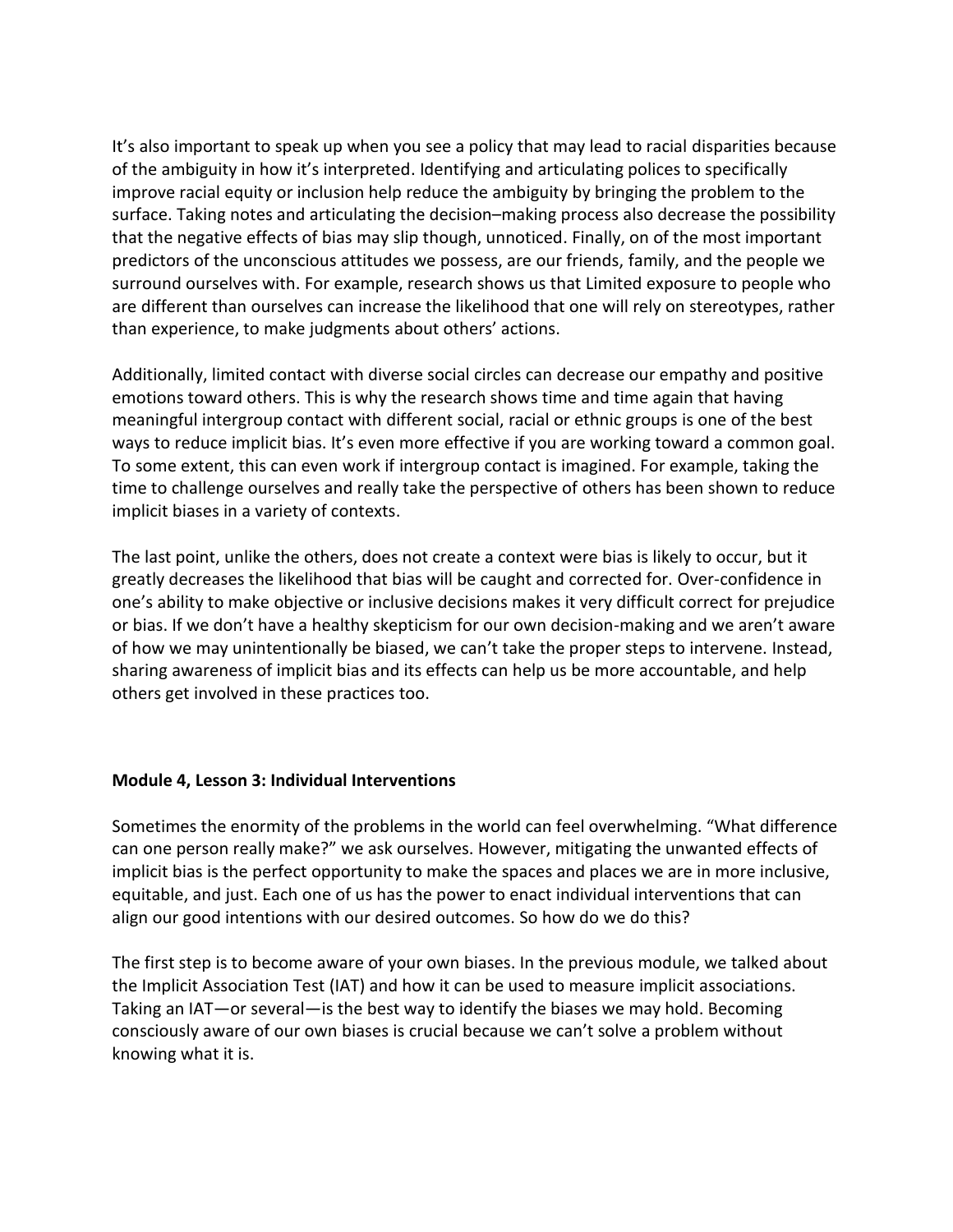After we are more familiar with own our biases, we can practice mindfulness and perspective taking. Research shows that these are some of the most effective ways of increasing our cognitive control. Mindfulness can improve our personal ability to fully focus on the present, be aware of what is happening around us, and understand how others may be experiencing the world. Mindfulness can also help us to align our associations with our beliefs. Studies have shown that through meditation focused on specific marginalized populations, people are actually able to alter their implicit biases! By intentionally thinking about marginalized populations in a positive, loving manner, individuals can increase their empathy and decrease the strength of their implicit biases.

Intergroup contact is another effective strategy for mitigating implicit bias. We know from decades of research that having meaningful interactions with people who are different from us can actually reduce our implicit biases toward those people by helping our brains form new associations. Intergroup contact requires individuals to work together toward achieving a common goal. In other words, it is cooperative rather than competitive. In addition, there must be equal status within the group—no one is considered more or less important than anyone else. It's much more difficult to continue to rely on stereotypes about a type of person if you have a meaningful relationship with someone who belongs to that group.

Finally, exposure to counter-stereotypical examples can challenge implicit biases. When we see people who challenge commonly held stereotypes about their identity groups, we begin to realize that not everyone fits into those stereotypes. We begin to question the stereotypes that we have learned throughout our lives and understand that an entire group of people cannot be assumed to be the same. Typically, we tend to see people like ourselves as individuals while seeing people who are different from us as a homogeneous group. Counter-stereotypical examples can change this thinking by helping our brains not rely on the cognitive shortcuts that stereotypes provide.

### <span id="page-19-0"></span>**Module 4, Lesson 4: Institutional-Level Interventions**

Many of the individual interventions we have talked about are also helpful for mitigating bias at an institutional level. Organizations can provide time for mindfulness exercises, or collecting data on their equity impact in order to address implicit bias on a large-scale. Many of these practices can affect organizations' policies and decision-making processes if employees at multiple levels take active steps to reduce bias.

Beyond creating bias-conscious practices and policies, organizations must ensure that how people engage with each other in the workplace is also helpful for preventing, rather than perpetuating bias. To share some examples of how to do this, we will hear from Kip Holley, Kirwan's Civic Engagement specialist.